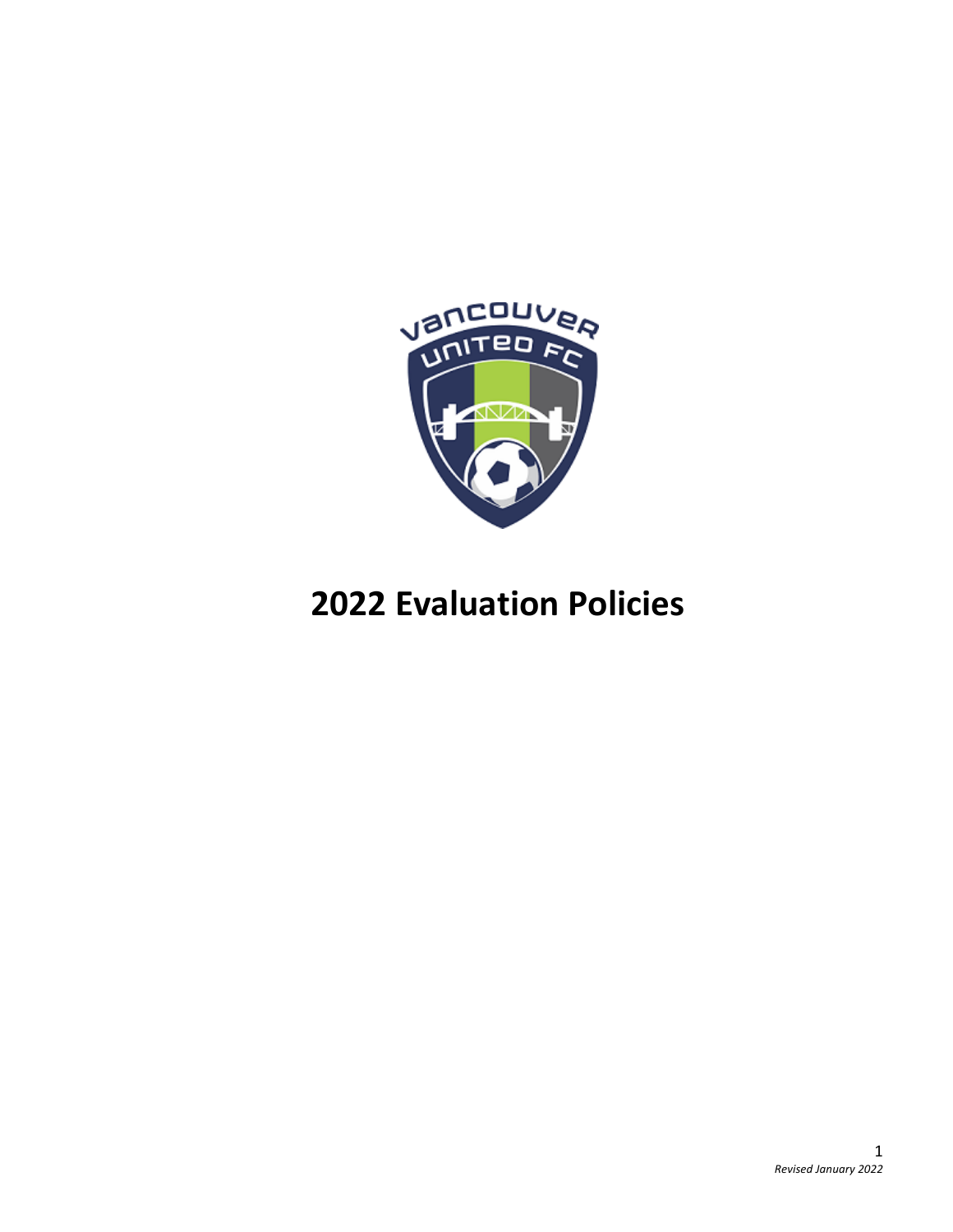#### **Glossary and related acronyms**

*Vancouver United FC (VanU or VUFC)* – Your club

*British Columbia Soccer Association (BC Soccer)* – The provincial association that governs soccer within the province of British Columbia. The BC Soccer runs the BC Premier Soccer League and manages provincial competitions.

*BC Soccer Premier League (BCSPL) –* An elite level league for U13 to U18 players operated by BC Soccer. BCSPL is one step below the Whitecaps Academy program and has nine Lower Mainland franchises plus two from Vancouver Island and one from the Okanagan.

*Vancouver Youth Soccer Association (VYSA)* – A member of the British Columbia Soccer Association, the VYSA is the district association that administers and oversees soccer within the geographic region in which Vancouver United Football Club plays. VYSA also runs the U11 and U12 Div 3 league for its member clubs as well as an opt-in U9 and U10 league for boys and girls.

*BC Coastal Soccer League (BCCSL) – A* league offering competition for boys and girls teams from Whistler to Chilliwack for U11 to U18 players. The divisions will be Div 1, Div 2 and Div 3 along with some grandfathered Metro divisions until they age out.

*Technical Director (TD) –* An employee of Vancouver United charged with the management and implementation of technical programs, including player and coach development.

*Technical Lead (TL)* – Contracted positions, reporting to the TD, charged with the management and implementation of technical programs, including player and coach development.

*Age Group Coordinator (AGC)* – Vancouver United volunteers who coordinate the logistics related to registration, team formation, and scheduling in the respective age groups. AGCs act as liaisons between Vancouver United staff and team officials and parents.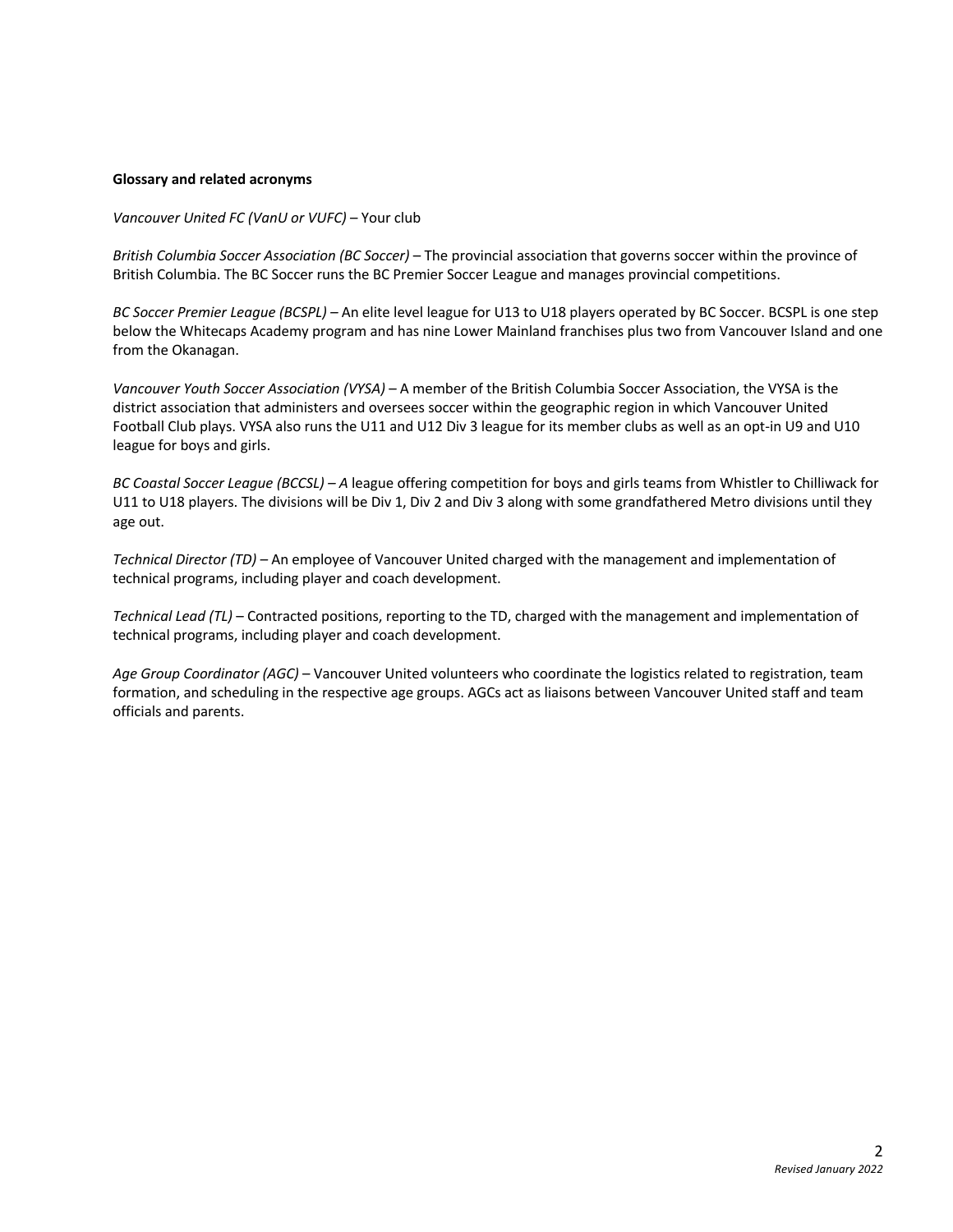#### **Table of Contents**

|    | <b>Glossary and Acronyms</b>                                               |          |  |  |  |  |
|----|----------------------------------------------------------------------------|----------|--|--|--|--|
|    | New for 2022                                                               | 4        |  |  |  |  |
|    | Preface                                                                    | 5        |  |  |  |  |
| 1. | U11 to U14 Evaluation Information<br><b>General Description</b><br>a.      |          |  |  |  |  |
|    | What Level Should My Child Consider Being Evaluated For?<br>b.             |          |  |  |  |  |
|    | 1. BCSPL                                                                   | 7<br>7   |  |  |  |  |
|    | 2. Division 1/ Metro                                                       | 8        |  |  |  |  |
|    | 3. Division 2                                                              | 8        |  |  |  |  |
|    | 4. Division 3                                                              | 8        |  |  |  |  |
|    | 5. Divisional Formats                                                      | 9        |  |  |  |  |
|    | <b>Registration for Evaluations</b><br>c.                                  | 9        |  |  |  |  |
|    | d.<br>Div 1 Player Commitment Letter                                       | 10       |  |  |  |  |
|    | <b>Detailed Evaluation Chronology</b><br>e.                                | 11       |  |  |  |  |
|    | f.<br><b>Coach Selection</b>                                               | 12       |  |  |  |  |
|    | Phase 3 Evaluations: On-field Assessments<br>g.                            | 12       |  |  |  |  |
|    | h.<br><b>Evaluation Criteria</b>                                           | 13       |  |  |  |  |
|    | Phase 4: Team Formation<br>i.                                              | 14       |  |  |  |  |
|    | <b>Player Notifications</b><br>j.                                          | 15       |  |  |  |  |
|    | k.<br>Roles & Responsibilities                                             | 15       |  |  |  |  |
|    | Technical Director / VanU Technical Staff                                  | 15       |  |  |  |  |
|    | <b>VUFC Admin Staff</b>                                                    | 16       |  |  |  |  |
|    | Age Group Coordinators                                                     | 16       |  |  |  |  |
|    | Evaluators<br><b>Current Season Coaches</b>                                | 16<br>16 |  |  |  |  |
|    | Incoming (next season) Coaches                                             | 17       |  |  |  |  |
|    | Parents                                                                    | 17       |  |  |  |  |
|    | Players                                                                    | 17       |  |  |  |  |
| 2. | U11-U14 VanU Plus Program                                                  | 18       |  |  |  |  |
|    | Spring / Summer<br>a.                                                      | 18       |  |  |  |  |
|    | Regular Season<br>b.                                                       | 18       |  |  |  |  |
|    | <b>Operational Detail</b><br>c.                                            | 19       |  |  |  |  |
| 3. | U15 to U18 Evaluation Process                                              | 20       |  |  |  |  |
| 4. | Playing Up Policy                                                          | 21       |  |  |  |  |
| 5. | 22<br>Playing Down Policy                                                  |          |  |  |  |  |
|    | Table 1: Flow-Chart Showing Movement of Players through Evaluation Process | 23       |  |  |  |  |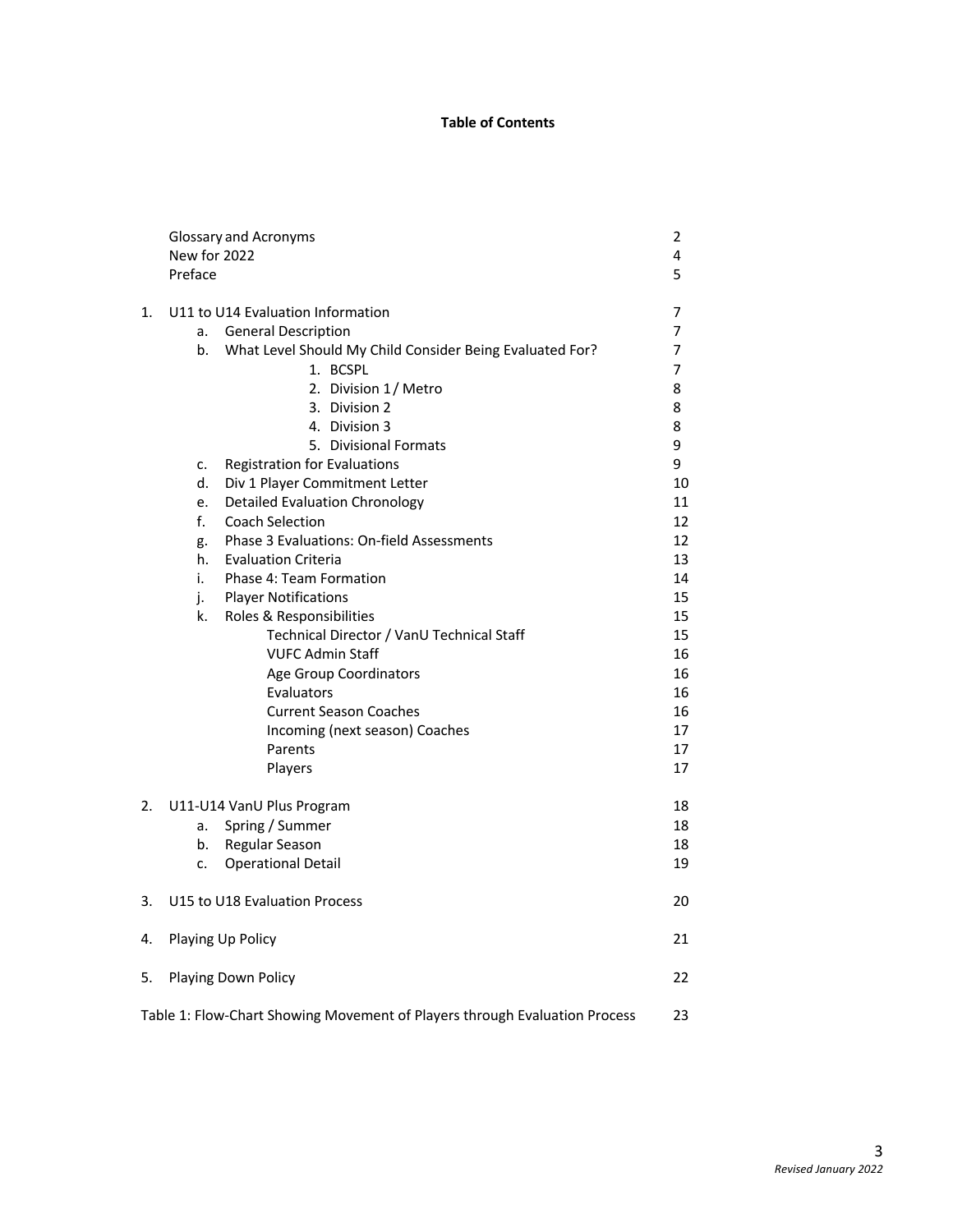#### **New for 2022**

- 1. BC Soccer approved a new policy at their AGM in November 2021 that will see clubs register entire age groups rather than as individual teams. This will allow clubs to seamlessly move players between teams in an age group without the need for transfers (for permanent moves) or loans (for individual games). Players can play with a team in a higher division or a team in a lower division. These decisions will be at the discretion of the TD.
- 2. BC Soccer also approved the removal of the Out of District rule. This rule allowed a maximum of five players from Districts other than VYSA to be on a team's roster. Players now have the ability to play in any District without restriction.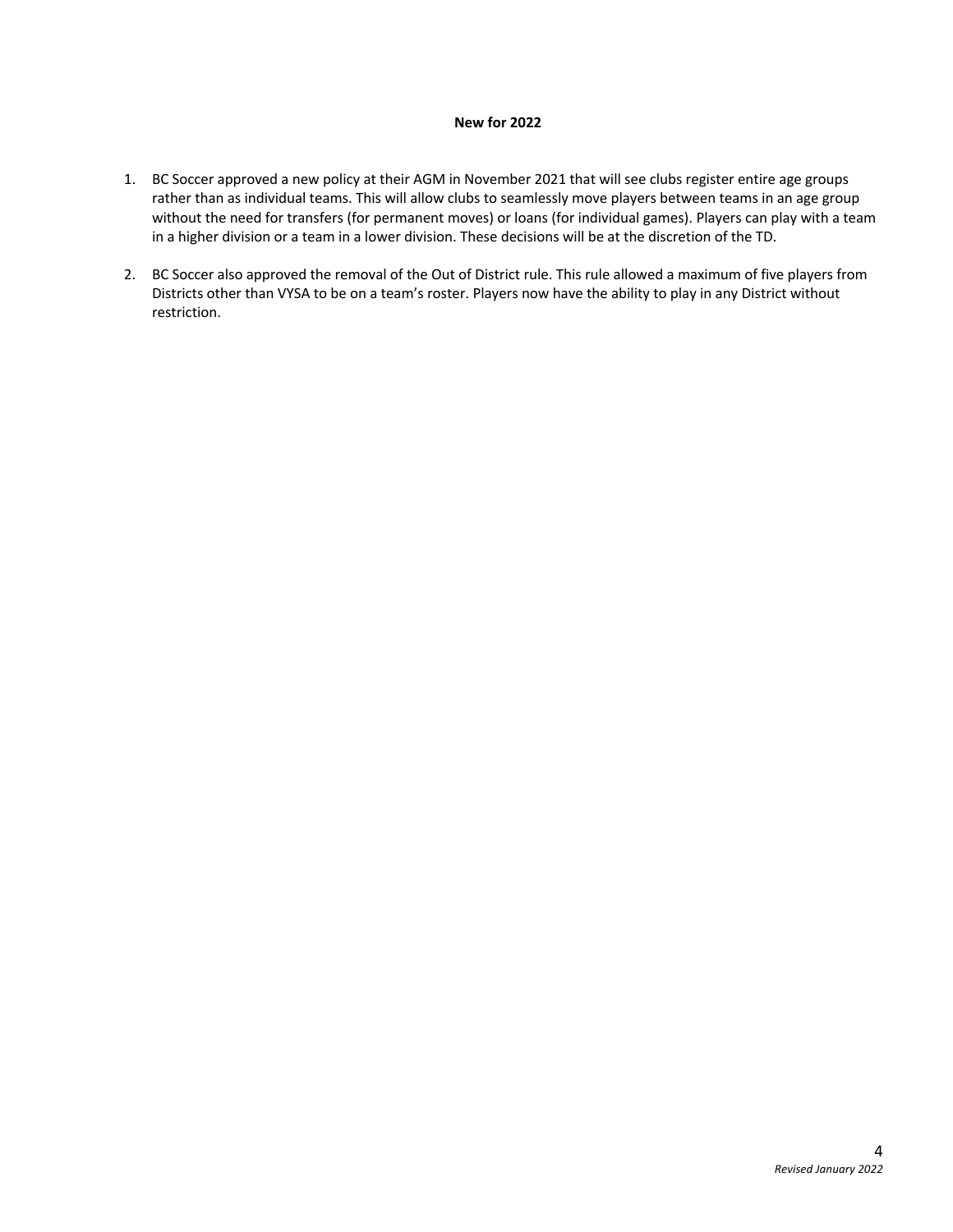#### **Preface: What are Evaluations and why do we have them?**

The Evaluation process has one singular goal: to put players on teams that will meet their needs in terms of **developing the abilities required to play the game and develop a love of the game**. As a community based club we achieve our primary objective when we see players stay in the game all the way to U18. To achieve this, we need commitment from parents, a lot of work by our volunteer and staff coaches and the trust that we are all looking out for the best interests of the players. It is the club's belief that by providing a playing and training environment that accommodates the players' current level of ability and motivation, we stand a better chance of keeping their interest in the game alive. Evaluations are one of the main tools we have to accomplish this.

Evaluations are the process we use to determine the level of play that is most suited to players at this moment in time. We have moved away from calling them "tryouts" for two reasons:

- 1. The term "tryout" infers that the goal is to try and make a particular team. The club, however, does not view the process this way. Rather, we are strongly convinced that our job is to keep kids playing soccer and the best way to reduce attrition and ensure kids want to continue playing is to challenge them appropriately and find a level of play, each season, that suits their abilities, their commitment level and their social needs. Players who play on teams that exceed their technical abilities, speed and desired level of commitment are much more likely to have a negative experience and leave the sport. While kids may be upset in the short term if they have not made a 'higher level' team, it is generally a safer bet that in the long run it will facilitate their continued love of and participation in the sport. Research has shown that soccer is a game for late developers. By keeping kids playing we ensure not just a positive outlet for recreational players but a patient environment for late bloomers.
- 2. The term "tryout" also infers that team selection is based solely on how well players do in evaluated, on-field sessions. This methodology is becoming obsolete. Some players may over-perform in this kind of an environment while others get 'stage fright' and under-perform. Too often, this process does not provide an accurate picture of a player's overall capabilities. As such, 'tryouts' can result in unbalanced and skewed team formations.

BC Soccer has strongly encouraged clubs to move towards 'in-season, year-round evaluations', meaning that a multipronged approach to team formation is implemented that includes consideration of:

- Staff Coach Reports through Game Evaluations, VanU Academy, VanU Plus Program, VanU Team Support Program, Friday Plus Program, VanU Skill Centre and/or U10 Game Support Program
- Standardized Player Assessment Forms submitted by current coaches
- End of season Evaluation Sessions
- Prospective coaches' input

This approach ensures that the Evaluation period is extended throughout the season to attain a more complete picture of a player's abilities, skills and level of commitment. This approach also provides checks and balances that guard against nepotism, conscious or unconscious, and the occasionally errant opinion on a player, as well as accounting for the fact that different coaches value different aspects of the game more than others.

Multiple sources are involved in the Evaluation process including current team coaches, VUFC staff coaches, and coaches for the team(s) being formed. In so doing, we get several perspectives and are much more likely to make the right decisions regarding player placements.

With team and staff coaches participating in evaluations and discussions about player progression we have a very good idea of their appropriate level of play, for some players, not all, before they step on the field at the Phase 3 Evaluation Sessions. However, these sessions provide an opportunity for parent coaches to see the players and get familiar with those who might be on their team next season. It is also the best opportunity for players new to VUFC to be evaluated **if they want to play at the club next season.**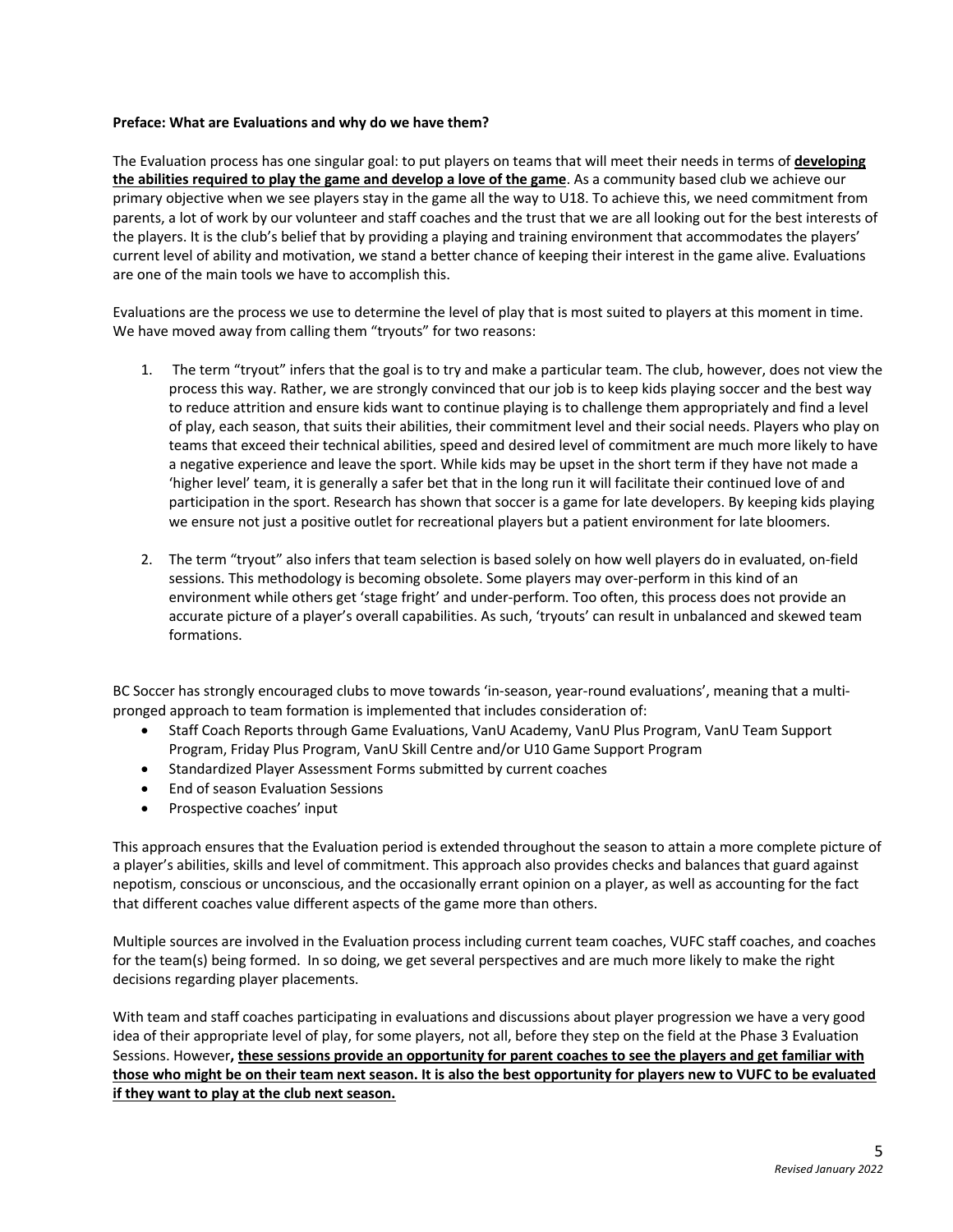For parents of players coming out of our U10 Second Kicks program we are often asked why we have Evaluations or why we have them for players at the younger age groups. The answer is really down to how youth soccer is governed. Clubs, like VUFC, belong to Districts. Districts are charged with running all leagues for their member clubs for the U11 to U18 age groups. VUFC is part of the Vancouver Youth Soccer Association (VYSA).

These leagues operate within a structure that is tiered into multiple levels of play by ability. See chart on page 9 for a full summary on these levels at each age.

Finally, tiering helps to ensure that players of a similar ability play with and against one another. By U11 there are some very athletic, technically strong players who have been playing the game since they were very young. Some having sought professional programming for several years. They are committed to the sport and some are on their way to becoming very good players. To put them on the same field of play with and against players playing their first season of soccer and/or with those who aren't as physically adept yet does not make sense. Neither player will benefit or enjoy the experience. One will not be challenged and may get bored; the other will likely feel marginalized and unable to participate or contribute to the team effort. By offering multiple playing environments, which is really the essence of tiering, we meet the needs of far more players in the hope of fostering a love for the game and continued play.

Soccer is a sport for late developers. If we don't engage and keep kids playing at levels that work for them then they will likely quit and will never have a chance to develop to their full potential and enjoy playing the game long into their adult years with friends.

These procedures have been designed and refined over several years in response to membership requests for more transparent Evaluations overseen by neutral, experienced soccer personnel while respecting the time, knowledge and effort of volunteer parent coaches. I encourage you to talk to your son or daughter more than once about Evaluations to help them to understand what it is and what purpose it serves, especially for those going through it the first time. This policy manual is intended to help you, as a parent, understand the process and to answer the questions your child may have. The more they talk about it, the more it will become normalized and they will just show up ready to enjoy playing soccer when it's time for their on-field Evaluation Sessions.

Lastly, all the information you will need for Evaluations can be found on the club website here:

http://www.vancouverunitedfc.com/evaluations

Gregor Young Executive Director Vancouver United FC

January 2022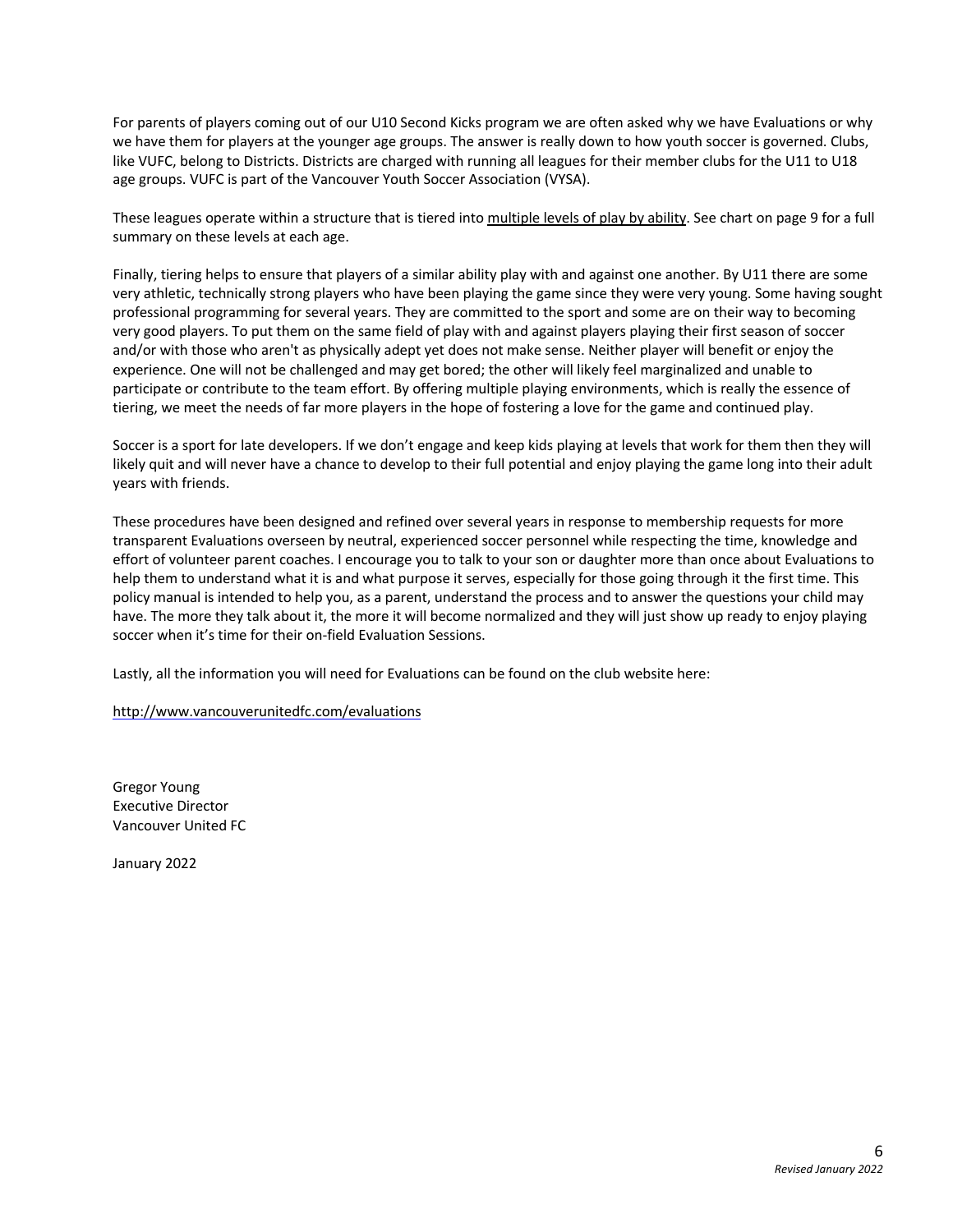# **1. U11 to U14 Evaluations Information**

#### **a. General Description**

The following is a description and chronology for Vancouver United FC player evaluations and team formation for age groups up to U14.

#### **i. In-season Period**

Towards the end of the current season the Technical Director (TD) and Technical Leads (TL's) will begin to assess each age group's numbers, strength, results, etc to develop a plan that will facilitate the Evaluation process for each age group. These efforts are done in consultation with Age Group Coordinators (AGC's), volunteer/parent coaches and the VP's (First Kicks, U11/U12, Boys and Girls) as required. VP's are also Board members.

The final number of Div 1, 2 and 3 teams cannot be 100% decided until late in the process as there will be external factors such as B.C. Soccer Premier League (BCSPL) evaluations, players coming in from outside clubs, and general attrition that may affect the final number of teams at each age group and their levels of play.

## **ii. Evaluation Information Meetings**

There will be a **Coach and Age Group Coordinator Evaluations Information meeting** (please refer to the schedule below) to explain the evaluation process and to address questions and concerns. The TD and TL's will also go over what the players will be asked to do during the Phase 3 Evaluation Sessions so coaches can familiarize players with them ahead of time.

We also host **Parent Information Meetings** (please refer to the schedule below). This will target parents of players heading into this process for the first time (i.e. parents of 2011 born players), as well as those who have older players but want to learn more about the process.

| <b>Dates</b>             | Meeting topic/age group                                        |
|--------------------------|----------------------------------------------------------------|
| Mon Jan 31, 8:00 pm      | Info mtg for current U10-13 AGC's and coaches                  |
| Tues Feb 1, 7:00-8:30 pm | Info mtg for parents of 2008-11 born players (entering U12-15) |
| Wed Feb 2, 7:00-8:30 pm  | Info mtg for parents of 2012 born players (entering U11)       |
| Wed Feb 2, 8:30-9:30 pm  | Info mtg for parents for U15-18 Metro                          |

#### **Here is the meeting schedule. All meetings will take place via Zoom this year.**

#### **b. What level of play should my child consider being evaluated for?**

#### **i. BCSPL (U13-18):**

BCSPL is the only league that is designated as elite by BC Soccer for youth players. Players should generally be among the strongest U12's and be prepared for a considerably longer season that has 80-90 training sessions and 20-30 games played across the Lower Mainland, the Okanagan and Vancouver Island. This level of play requires a strong commitment to the game. This is our third season in BCSPL. Every year we add one more age group. In 2022, we will run U13 Intake (2010 born), U13 (2009 born), and U14 (2008 born) teams.

# **ii. BCCSL Div 1 (U13 to U18)**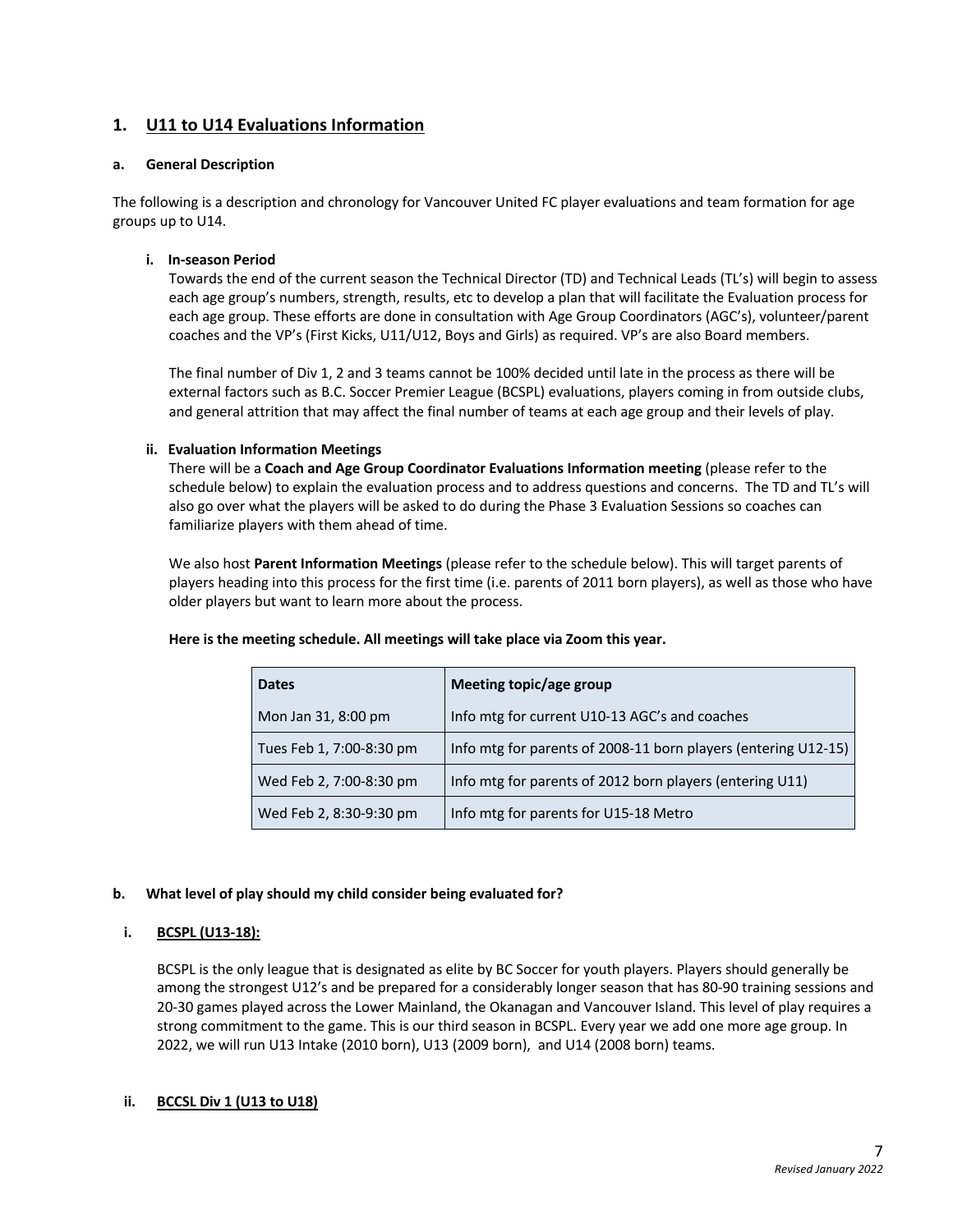Div 1\* is the highest level of recreational play in the Lower Mainland. It starts at U13 and goes through to U18. Potential Div 1 level players should be able to do the following consistently well, relative to other players their **age:**

- 1) Control the ball comfortably with all parts of their body including both feet.
- 2) Control the ball from a variety of service (i.e. balls arriving in the air, bouncing, on the ground).
- 3) Strike the ball with both feet and in specific ways that allow them to accurately hit the ball the way they intend to (i.e. to shoot, volley, chip, and pass with intended velocity) over short and long distances.
- 4) Move with the ball under control at speed while changing direction.
- 5) Recognize when and how to shield the ball from opponents
- 6) Defend with good awareness, patience and technique.
- 7) Make good, early decisions with the ball that show good tactical awareness.
- 8) Involve teammates in the game appropriately.
- 9) Have the fitness, speed, coordination, and strength to play at this highest level.
- 10) Be committed. It is expected that efforts will be made to attend all games and practices.

\*For players/parents considering playing Div 1, please familiarize yourself with the VanU Plus Program outlined in *Section G when deciding which level to be evaluated for.*

## **iii. BCCSL Div 1 players (U11-12):**

Potential Div 1 level players should be able to do the following consistently well, relative to other players their **age:**

- 11) Control the ball with all parts of their body. [U11 & U12]
- 12) Control the ball from a variety of service (i.e. balls arriving in the air, bouncing, on the ground). [U11 & U12]
- 13) Strike the ball with both feet and in specific ways that allow them to accurately hit the ball the way they intend to (i.e. to shoot, volley, chip, and pass with intended velocity). [U12]
- 14) Move with the ball under control at speed. [U11 & U12]
- 15) Defend with good awareness, patience and technique. [U12]
- 16) Make good, early decisions with the ball that show emerging tactical awareness. [U11 & U12]
- 17) Involve teammates in the game rather than doing everything themselves. [U11 & U12]
- 18) Have the fitness, speed, coordination, and strength to play at the highest level. [U12]
- 19) Be committed to play and practice on a high level youth team. It is expected that efforts will be made to attend all games and practices. [U11 & U12]

*\*For players/parents considering playing U11 Div 1/U12 Div 1, please familiarize yourself with the U11/U12 VanU Plus Program outlined in Section G when deciding which level to be evaluated for.*

#### **ii. Div 2 players:**

Div 2 level players may demonstrate some or most of the characteristics above, but may not meet the Div 1 level requirements as they may still be developing one or more of these components or may not be able to do them consistently or on demand. For example, a Div 2 player may demonstrate very good ball control and tactical game awareness but has not yet developed the fitness, speed or strength to compete at the Div 1 level, or vice versa. They may also be able to demonstrate a strong ability in a particular aspect of the game in a drill that has no opposition but then not be able to do the same thing under pressure in a game-like environment. Commitment is also given consideration, however, generally there is less of a commitment than that of the Div 1 program.

#### **iii. Div 3 players:**

Div 3 level players may not meet the Div 2 level requirements as they may still be developing most of the components outlined above. The time commitment required is one practice per week (60 to 90 minutes) and one game per week. There is a much higher tolerance for accommodating other activities in Div 3 and because of this we try to make the rosters on Div 3 teams bigger.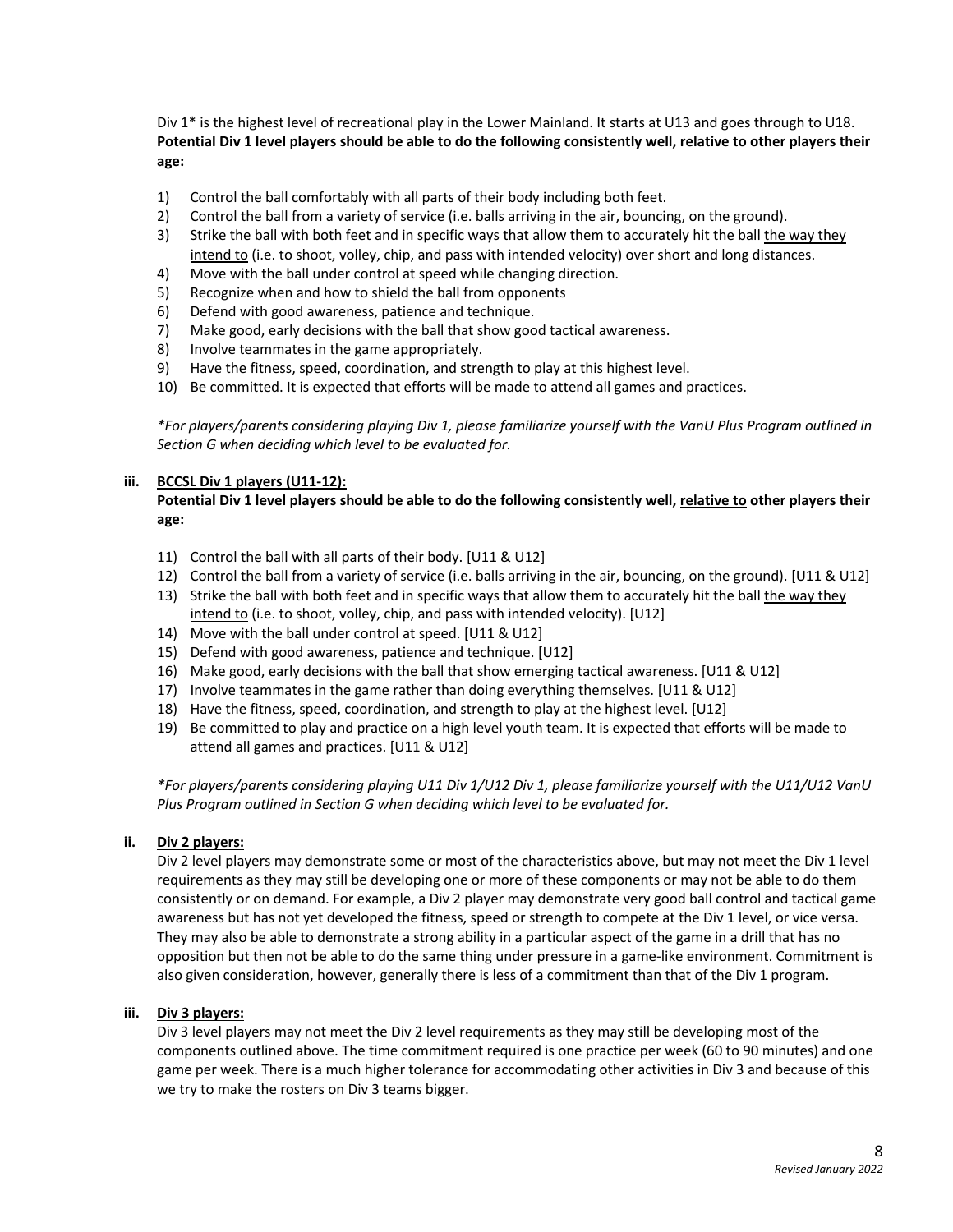# *Divisional formats*

| <b>Age Group</b>             | <b>Division</b> |              | League Governing Body Game Format |           |  |
|------------------------------|-----------------|--------------|-----------------------------------|-----------|--|
|                              | Div 1*          | <b>BCCSL</b> | <b>BCCSL</b>                      |           |  |
| U11 Boys                     | Div 2           |              |                                   | 8 a-side  |  |
|                              | Div 3           | <b>VYSA</b>  | <b>VYSA</b>                       |           |  |
|                              | Div 1*          | <b>BCCSL</b> | <b>BCCSL</b>                      | 8 a-side  |  |
| U11 Girls                    | Div 2           |              |                                   |           |  |
|                              | Div 3           | <b>VYSA</b>  | <b>VYSA</b>                       |           |  |
|                              | Div 1*          | <b>BCCSL</b> | <b>BCCSL</b>                      | 8 a-side  |  |
| U12 Boys                     | Div 2           |              |                                   |           |  |
|                              | Div 3           | <b>VYSA</b>  | <b>VYSA</b>                       |           |  |
|                              | Div 1*          | <b>BCCSL</b> | <b>BCCSL</b>                      | 8 a-side  |  |
| U12 Girls                    | Div 2           |              |                                   |           |  |
|                              | Div 3           | <b>VYSA</b>  | <b>VYSA</b>                       |           |  |
|                              | <b>BCSPL</b>    | <b>BCSPL</b> | <b>BC Soccer</b>                  | 11 a-side |  |
|                              |                 | <b>BCCSL</b> | <b>BCCSL</b>                      | 11 a-side |  |
| U13 - U18 Boys & Girls Div 1 |                 |              |                                   |           |  |
|                              | Div 2           |              |                                   |           |  |
|                              | Div 3           |              |                                   |           |  |

\* BCCSL reserves the right to change divisions offered based on the number of teams that affiliate and any other reason they feel is *justified. This can often mean that U11 and U12 Div 1 is broken into 1A and 1B divisions.*

#### **c. Registration for Phase 3 Evaluations**

Phase 3 of the Evaluations is the on-field sessions at the end, or near the end, of the current season. These are run by VUFC senior staff coaches who score and rank players in a variety of small-sided games.

All players wanting to play Div 1 or 2 level soccer next season must **pre-register online for Phase 3 Evaluations**. It is essential that players are registered at least one week before their first on-field evaluation session.

Players that want to play Div 3 do not need to register for or attend Phase 3 sessions. They will be placed on a Div 3 team once they register to play next season. Please register early if there is a specific Div 3 team you would like to be on as teams fill up on a first come, first placed basis. Registration for Div 3 for the 2022-23 season is now open.

Please note that while you can select that you would like to be considered for Div 1 or 2, if you played at a lower level than the one you are requesting this season your selection will be treated as a request and scores from Phase 1 and 2 will be used to ascertain whether an invite will be extended to attend the Phase 3 sessions you have requested.

For players in U10, a more liberal use of invitations is utilized given the players are coming from a non-tiered level of play and its the players first year participating in Evaluations but Phase 1 and 2 scores will still be used to send invites to players to come to Div 1 and Div 2 Phase 3 sessions.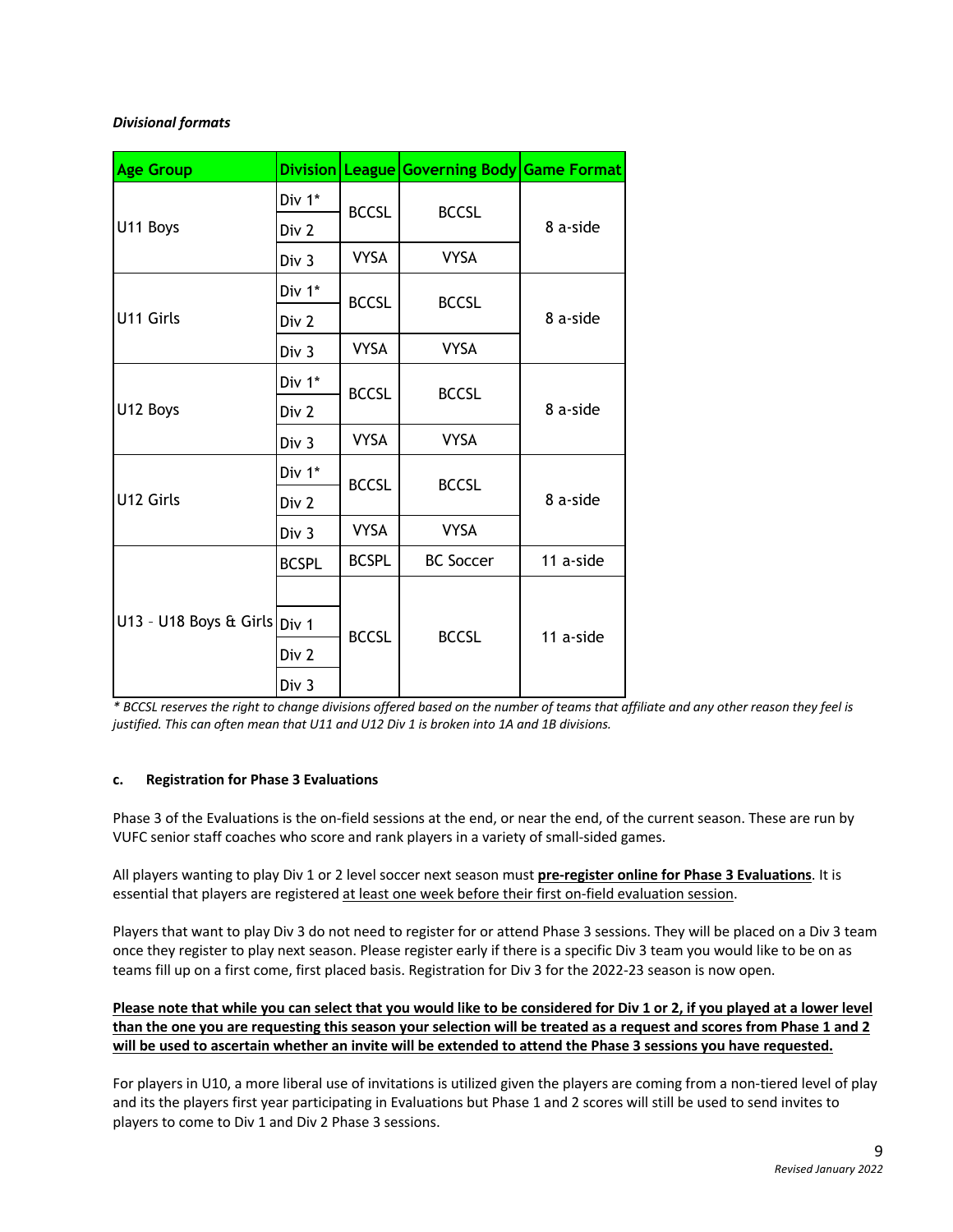#### **WHAT DOES THE EVALUATION FEE COVER?**

The fee covers costs related to all phases of Vancouver United FC's evaluation process and ensures our ability to implement evaluations that are objective, consistent and informed using suitable facilities. This includes the cost of independent evaluators at Phase 1 and 3, administration related to the Evaluations and staff coach work through the season on Evaluations at training and games.

To recoup costs, we charge a fee for all Evaluations. The fee for 20these22 will remain at \$20 per player.

Players can find the link to register for Phase 3 on the club website here: http://www.vancouverunitedfc.com/evaluations

If you wish to play Div 3 level soccer next season please register online for the 2022-23 season and select the box saying you plan to play Div 3 next season. You DO NOT need to register or attend Phase 3 of the evaluations; an AGC will place you on a Div 3 team but the pre-registration really helps AGC's in forming and affiliating Div 3 teams as they must be submitted to the District by the deadline set them and rosters must have a minimum number of players as well as at *least one confirmed team official.*

#### d. **BCSPL and Div 1 Player Commitment Letters**

Players trying for these levels will be required to adhere to the Player Commitment letter that will be on the online registration form for Phase 3. It is important that players realize that **playing on a one of these team is a considerable commitment**. Coaches will expect players to be motivated to develop and attendance at games and training will be monitored. A player's inability to adhere to the Player Commitment in the spring may result in players being removed from these rosters. Players choosing to accept a spot on these teams should not do so lightly. Please give it careful thought before committing.

#### **WANT TO PLAY BCSPL or Div 1?**

Please familiarize yourself with the information relating to our VanU Plus Program under Section G and the commitment involved before registering for BCSPL or U11-12 Div 1 evaluations**. More info on the VanU Plus Program is available here:** https://vancouverunitedfc.com/vanu-plus-program

Players who specify that they want to be evaluated as a goalkeeper must similarly agree that, if selected, they will play at least half of each game in goal. The registration form for Phase 3 will ask if players wish to be considered a full time or part time keeper. Goalies at U13 and under must also be able to demonstrate some ability to play other positions at the level they are being evaluated for or close to it. This will be taken into consideration but will not necessarily be the deciding factor when teams are formed.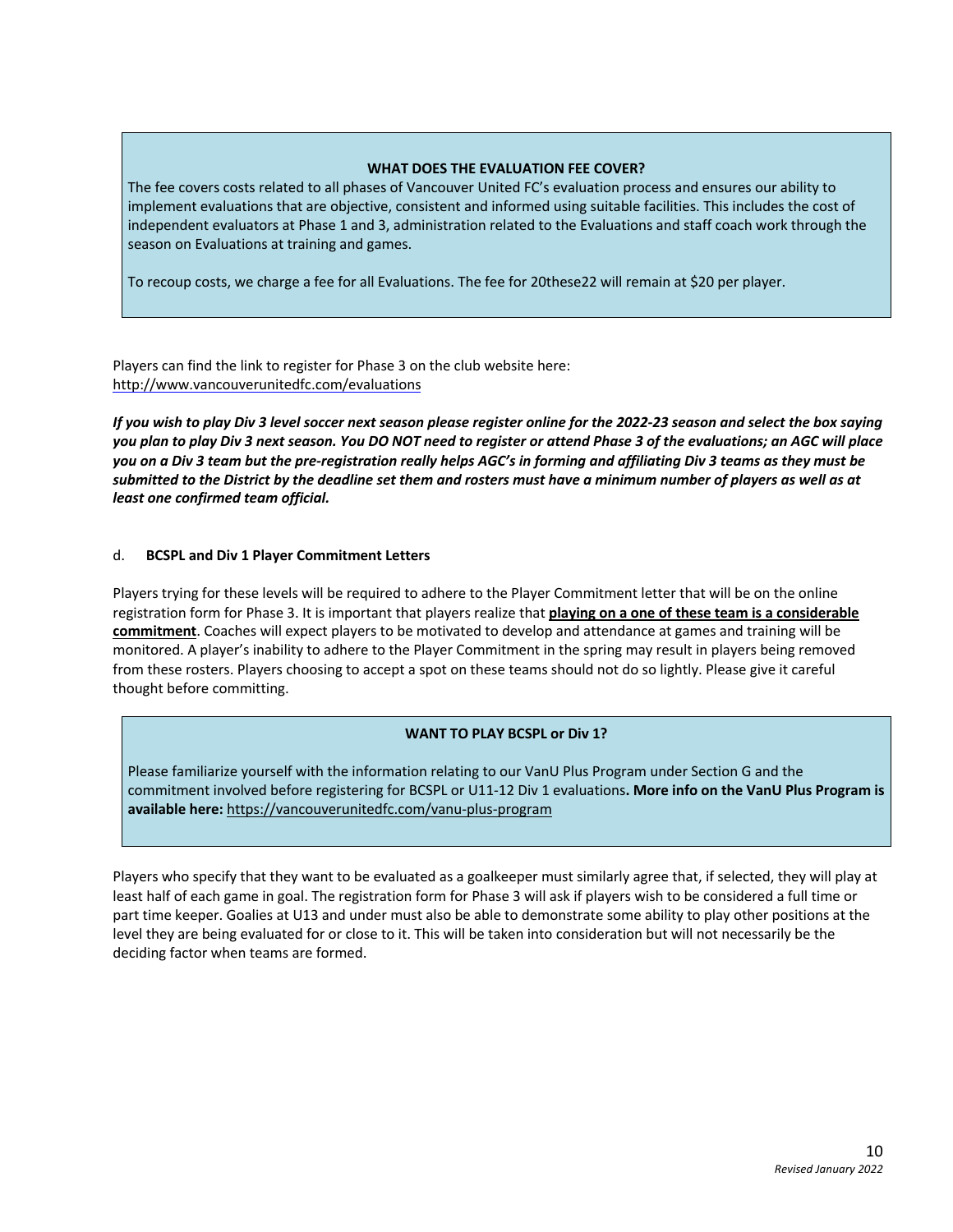#### **e. Detailed Evaluation Chronology**

It is important to understand and remember that VUFC Evaluations consist of **four phases** and that team formation is not simply a function of how players perform at the end of season on-field evaluation sessions. The club, in keeping with BC Soccer policy, is committed to ongoing, in-season evaluations. Here is a quick description of each phase:

**Phase 1:** VUFC staff coach in-season game evaluations, notes and player reports **Phase 2:** Current team coach Player Assessments (*submitted to TD; shared only on a need to know basis at Phase 4 during the Team Formation Meeting; not distributed electronically*) **Phase 3:** End of season on field evaluations by independent evaluators **Phase 4:** Team Formation Meeting led by TD and/or TL's with incoming team coaches*January:*

• Parents who have questions relating to the strengths and/or weaknesses of their child should be consulting with their team coach around this time. This is the best time to ask as coaches have had several months working with the players and can therefore give constructive feedback.

**NOTE:** Phase 3 is not designed to provide individual feedback. It provides a ranking of players to assist in team formation. Therefore, please do not ask for such feedback from the TD or staff coaches during or after Phase 3.

## *Late January/Early February:*

• The TD or AGC will forward a link to the online Player Assessment Form (Phase 2) to coaches. Coaches must fill out the Player Assessment Form for each player on their team by the date specified. Coaches will consult with their players' parents to identify the level they want to be considered for next season\*\*. All information will be submitted on the Player Assessment Form. This is a critical part of the Evaluation Process.

**\*\*NOTE:** This decision is not binding at this point in the process. When completing the online evaluation registration, players may change their target level, however, getting an early indication helps us plan for how many players we will have at each on field session.

• Links to the online Intent to Coach Forms will be distributed to coaches. A deadline for applying will be provided at this time. Coach selection is open to anyone to apply each season. Our Coach Selection Policies are available here: https://vancouverunitedfc.com/coach-selection-policy

**NOTE:** As a community-based organization, VUFC tries to encourage collaborative coaching efforts. This may take the form of fostering a co-coach situation for teams where competition to coach exists or by endorsing a coach/assistant coach(es) scenario presented by two or more coaches who wish to work together. Coaches wishing to present such arrangements should try to do so at this time. The TD retains final say on all coaching appointment decisions\*

- An information meeting will be held for AGC's and coaches in age groups where U11 to U14 evaluations are being run. At this time, all duties for the evaluations will be assigned and described (see Roles and Responsibilities page) and examples of the types of activities the players will be put through will be discussed. At this meeting, AGCs and coaches will have the opportunity to ask any questions and address concerns. There will also be a meeting for parents new to the Evaluation process. See the meeting schedule in Section 1a (ii).
- All players wanting to play Div 1 or 2 level soccer next season will be required to pre-register online for Evaluations. The online registration system will be open by mid-February. Age group coordinators will also distribute the registration link to team coaches/manager by email once the link is open. See *Pre-registration for Evaluations* under Section 1c for more details.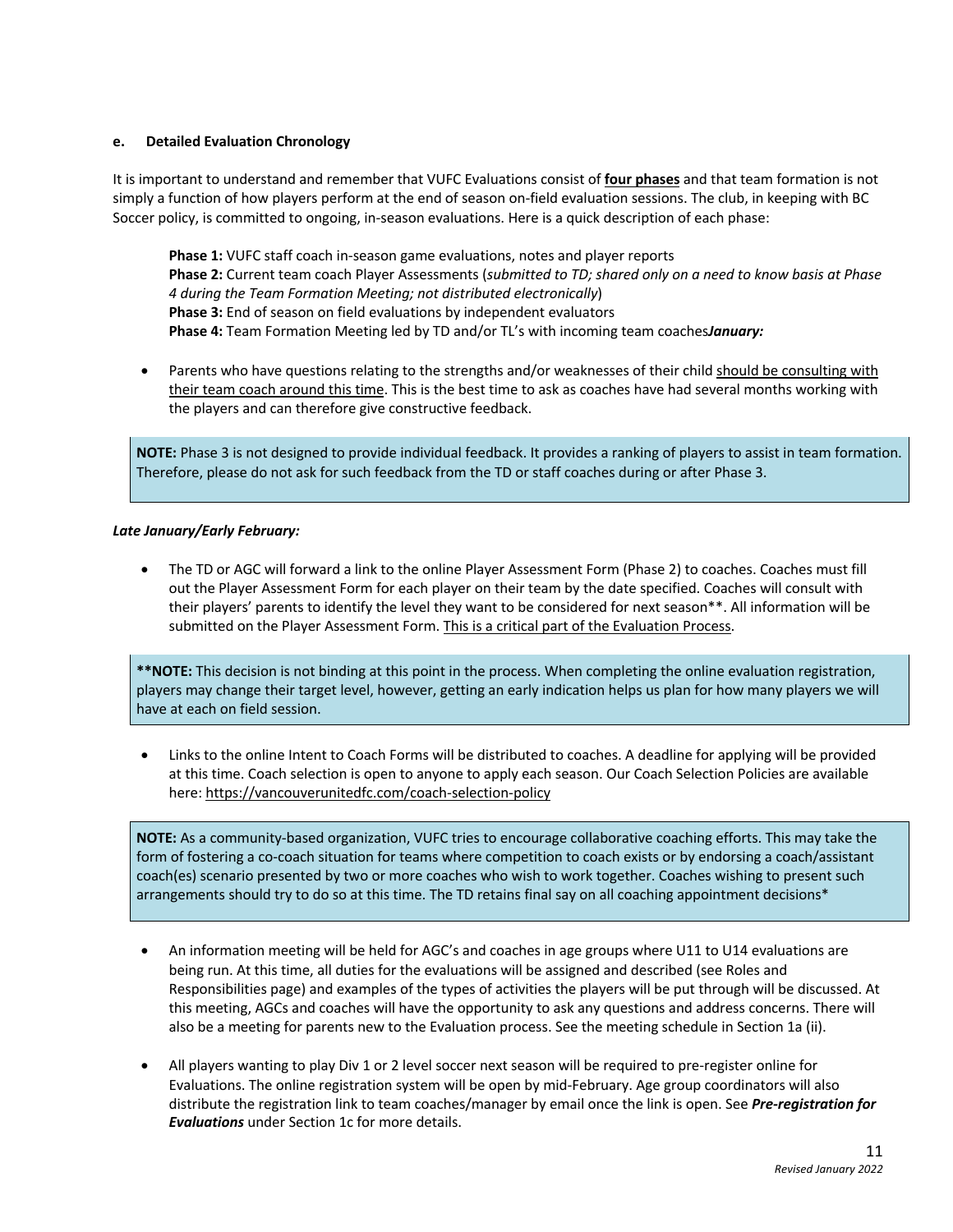Where there is competition for coaching positions the TD will consult with relevant people at the Club and will make the final decision. Ideally all coaching positions should be filled as early as possible. Prospective coaches of Div 1 and 2 teams will be identified before evaluations and confirmed during the these Evaluations when it becomes apparent which level their child, if applicable, is most likely to end up playing. Where there is competition for coaching positions for Div 2 teams the Club will place coaches as per the process outlined above for Div 1 coaches.

**NOTE:** If you wish to play Div 3 level soccer next season you do not need to attend Phase 3 evaluations. However we would like you to register for the 2022-23 season as early as possible and select the Div 3 team option. This will be a tremendous help to AGC's charged with forming and affiliating Div 3 teams with the VYSA.

• All Evaluation session dates will be finalized and published on the club website. These will be subject to change as some circumstances are beyond the clubs' control (such as field closures). All attempts will be made to set evaluation dates and locations as early as possible. These will be posted on the Evaluations page of the club website and communicated through the Age Group Coordinators. Please be patient and flexible and accept that last minute changes are a possibility. Check the website just before your scheduled Evaluation date to make sure there have not been any changes to dates, times or fields.

#### *Late February to late April*

On-field Evaluation Sessions (Phase 3) begin.

#### **f. Coach Selection**

As part of the club's commitment to community and volunteers, parent coaches in good standing that have current experience within an age group from the past season that spans back at least one more season will be given priority over non-parent volunteer coaches and other parent coaches to coach at the level their child is assessed to be at.

Moreover, coach selection will be tied into the club's "Game, Club, Community" ethos using the criteria in our Coach Selection Policy. You can read that policy here:

#### **g. Phase 3 Evaluations: On-field Assessments**

# **Evaluation Flow Chart**

Please refer to the *Evaluation Flow Chart (Table 1 at the end of this document)* to help determine which parts of Phase 3 your child needs to attend.

• Once posted, review the Evaluation Session schedule to determine when your child needs to attend.

<sup>\*</sup>When deciding which team/level (Div 1, 2 or 3) you intend to coach, try to estimate the level your son/daughter is most suited for playing (see section A for guidance on playing levels). All coaching appointments are subject to confirmation by the TD during evaluations. Therefore, if you choose a level your child is not selected for, we are able to make adjustments then. For example, if you are scheduled to coach a Div 2 team and the evaluations reveal that your son/dauahter is more suited for the Div 1 level, they will be offered a spot on the Div 1 team and we will find another coach for the Div 2 team. You will be considered to coach the Div 1 team. All of this is assuming that you only intend to Coach a team with your *child on it.*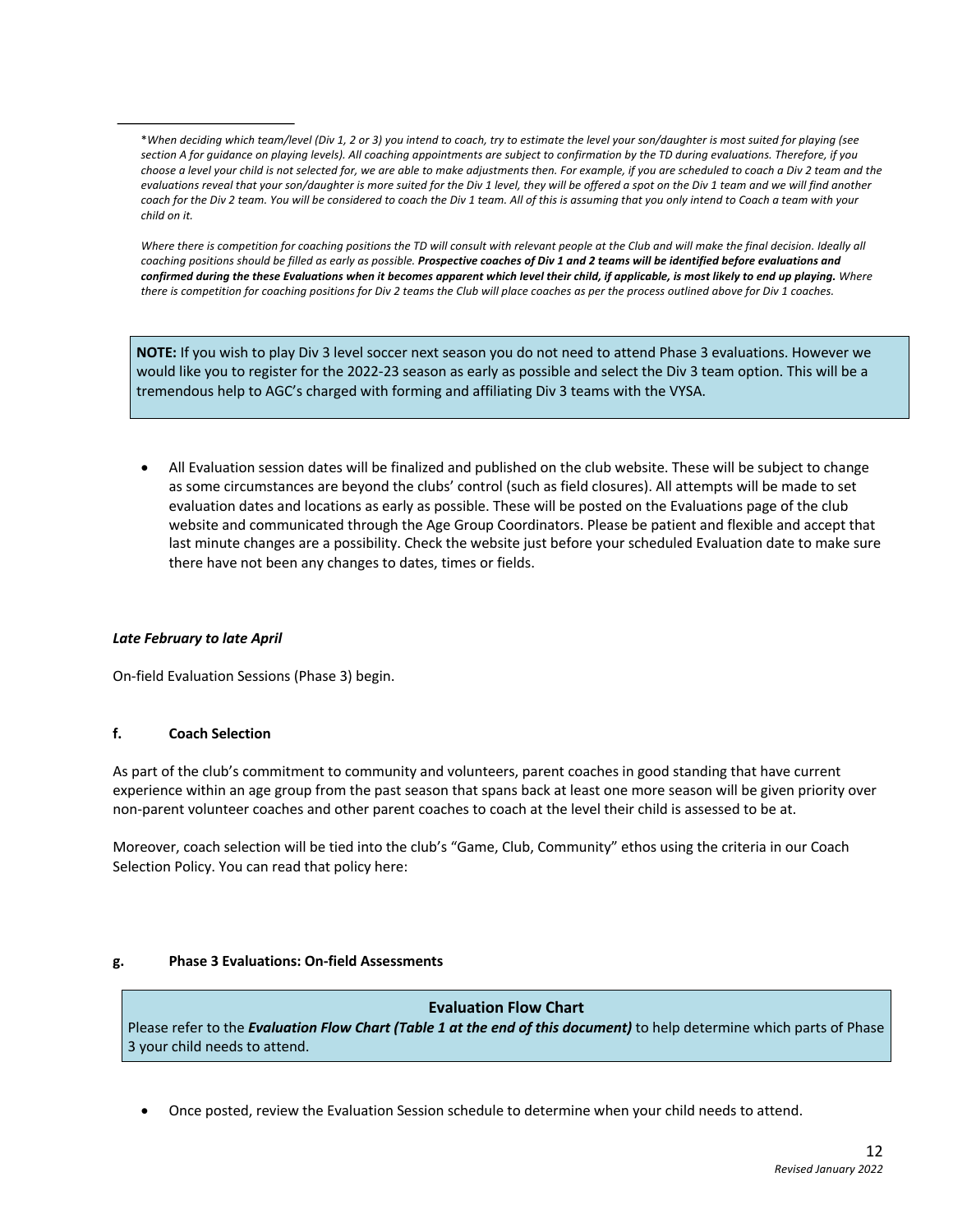• For age groups that have been tiered from the season before (i.e. U11 moving into U12 and up) players who have played Div 1 that season will proceed directly to Div 1 Sessions. Stronger Div 2 players may also be directed to Part B based on in-season evaluations from team coaches and/or staff coaches.

NOTE: An invitation to any Phase 3 Session does not mean that a player is ensured placement on a team at that level as all players participating will be objectively looked at for placement into next season's teams, not just returning players.

- All players not selected for Div 1/2 teams during Phase 3 Sessions will either be directed to the sessions for the next level down or a small number may be selected for that level directly if the TD feels we have enough info to do so.
- Div 2 Sessions are scheduled to be two sessions. Two may or may not be necessary, depending on the age group, total number of players, anticipated number of Div 2 teams in the age group and assessment data gathered in previous phases. In these cases, there will only be one Div 2 Session.

**NOTE:** U13 and U14 Div 1 and 2 Evaluations will occur after BCSPL Evaluations. Dates may not be known until after the initial Phase 3 schedule is posted but will be posted as soon as they are known.

• The results from each part of Phase 3 will be posted online with clear direction of next steps. Players will be notified by email when the results have been posted online. Please note that players now have to register and pay their fees within 72 hours of accepting their spot on a team.

#### **h. Phase 3 Evaluation Criteria**

**Note:** Different scoring systems may be used depending on the number of players attending an evaluation. For example, while the descriptive categories may be used evaluators may simply score players as Div 1, 2 or 3 in some cases; particularly older age groups.

For most Phase 3 sessions, players will be evaluated on a scale of 1 to 10 where 1 is low and 10 is high. Evaluators are encouraged to use the full spectrum of marks available to them so as to allow for a ranking that will better differentiate between players.

**9-10** - Absolutely superior, *relative to others*, in terms of first touch, striking the ball, vision, decisions. May also be physically dominant in terms of speed, strength and work rate. Show great understanding of basic tactical elements of the game (shape, attacking principles, defending principles). Can control ball with all parts of body, can strike the ball in a variety of ways. Can make an early decision that is appropriate for the circumstance and quickly employ the correct skill in an effective, constructive manner. A score of 10 is reserved for the top 1 or 2 players overall.

**7-8** - Technically excellent and physically capable, *relative to others*, of handling expected speed and work rate. Easily good enough for team trying out for. Skills are sufficient to ensure they will consistently control and strike the ball in a way that will help team maintain possession, create scoring chances or deny scoring chances. Strength and speed are commensurate with this level of play and player is committed to accepting coaching and becoming a better player.

**5-6** - Strong basic skills but perhaps deficient in one or two areas *relative to others*. Can control the ball, make an early decision and act on it consistently. Mobile and aware of what is happening around them. Will likely be a bubble player with players having a 6.0 average being much more likely to be placed on a lower level rather than the one being evaluated for.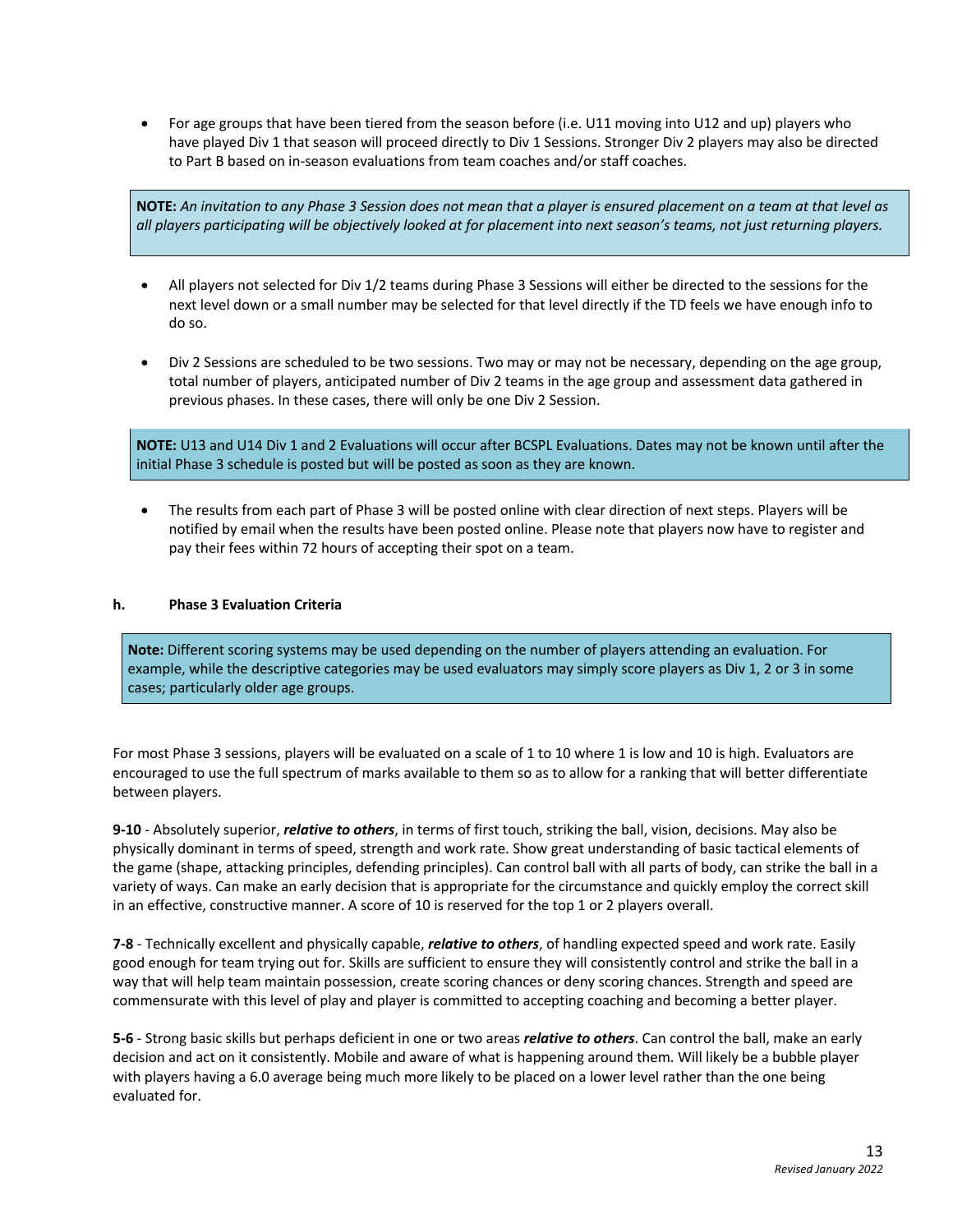**3-4** - Does not have skill set necessary for this level *relative to others*. Cannot control most passes directed to them. Does not strike the ball properly. Has difficulty with balls delivered in the air and cannot provide service in the air. Consistently relinquishes possession of the ball and has little ability to regain possession. Lacks pace, strength and has limited work rate. Tends to only become active in proximity to the ball.

**1-2** - Should be directed to Div 3.

#### **Station Description**

Stations at Phase 3 will be determined by the TD who will base the decision on the age group and level of the evaluations as well as the total number of players expected to attend the evaluation. Stations will be different types of small-sided games. There will be some opportunity for the coach(es) of the teams the players are being evaluated for to request a particular station to evaluate players at.

#### **i. Phase 4: Team Formation Meeting**

- Once Phase 3 Evaluation Sessions are complete, the Team Formation Meeting (Phase 4) occurs. These meetings allow those involved in the evaluation process to go over observations and data from Phase 1, 2 and 3 that will help the coaches and TD decide on final team composition. This meeting will finalize team rosters for the next season.
- The team formation process is a lengthy but co-operative effort with the TD, staff coaches and team coaches participating. The process will involve the creation of teams from a smaller list of players that must be placed on the team being formed (based on TD and TL opinion using data from Phase 1, 2 and 3) and a longer secondary list of players for whom more discussion is required by all parties at the meeting.

In the event more than one team is formed to compete at the same level, the same process will apply but every effort will be made to ensure relative parity between these teams with the TD continuing to ensure fair player placement. The TD will guide this process and ensure all relevant factors are considered and respected by the coaches.

#### Ideal roster sizes

Unless coaches can demonstrate a past history of success with smaller roster sizes, teams shall be formed with the following ideal roster sizes in mind:

 $U11-12:$ Div 1: 11-12 players Div 2: 13 players Div 3: 14 players

U13-18: BCSPL: 15 players minimum Div 1: 16 players minimum, 18 for U17 and U18 teams Div 2: 17 players minimum Div 3: 18 players minimum; 19-20 for U17 and U18 teams

**NOTE:** All final team rosters must be approved by the TD.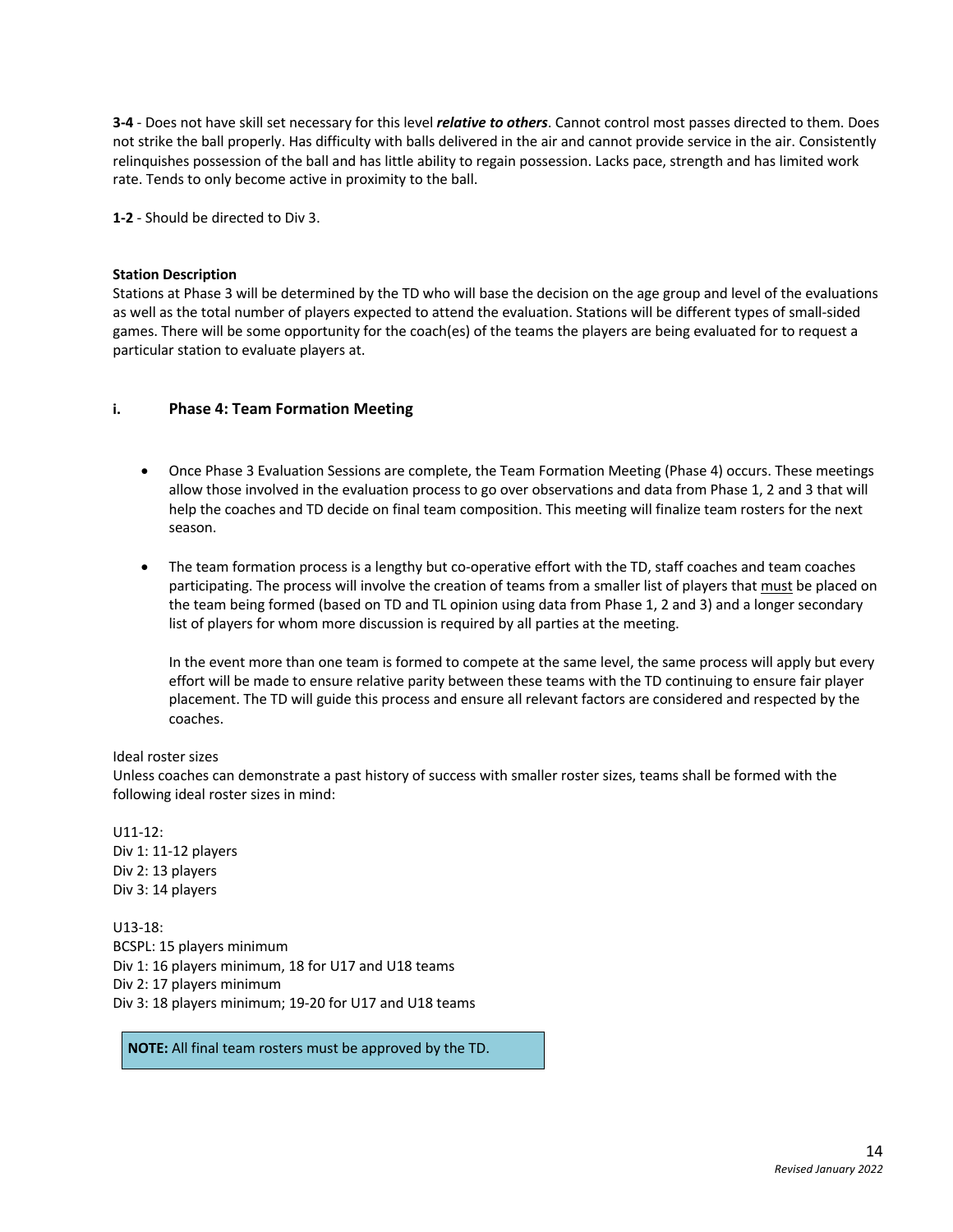# **j. Player Notifications**

• Once all 4 phases of the Evaluation Process are complete, parents will be given direction by email on how to access the team rosters.

**Players must confirm/accept their spot on the team within 48 hours of the information being posted.** Information on confirming your child's spot, generally by phoning/emailing the team coach, will be communicated to all families. Players must then register and pay their 2022-23 fees within an additional 24 hours. If this is problematic for financial reasons, please contact the club registrar who will look at solutions with you discretely.

• **Parents are not to contact the TD, Evaluators or AGC's regarding results of evaluations**. The Phase 3 (on-field evaluations) sessions are rankings and not individualized assessments. There are no notes on specific players compiled. All questions regarding *the process* must be submitted by email to the TD *after you are sure your* question or concern is not already addressed in this Evaluation Package. The TD will only answer questions or **concerns about the processes used at evaluations and not inquiries related to player placement or player performance. Also, emails/calls with questions that can be answered by information contained in this** document may not receive a response. Do not contact any other VUFC staff coaches AGC's or Board members **regarding Evaluations questions.**

**NOTE:** Each year there are players, for very good reasons, who are unable to attend Phase 3 Sessions. Sometimes this is due to injury or a player has moved to the area in the off season. These will be handled on a case by case basis by the TD but for current VUFC players we should have enough information to fairly place you using information from the other three phases. Players in this situation though should be directed to the TD for consultation. Placement on teams, for players who missed the Evaluations and/or are new to the club, will be at the discretion of the TD and dictated primarily by the club's interests. Coaches should not have these players come out to training sessions for their newly selected teams, or games, unless directed to do so.

#### **Adding players to rosters after Phase 4**

At Phase 4, all team rosters will include up to 4 players on an alternate list (unpublished) in the event that spaces open up. As these will be players who have already been evaluated, they will be able to be added to rosters with no further evaluation necessary at any point. Coaches will NOT be able to reach beyond this list of alternates to take other players.

Players arriving at the club once rosters have been set will not be considered until:

- They have completed the ITC process (if necessary)
- After September 1<sup>st</sup> unless it is in the club's interest to do so

Administration of new players being added to rosters will be handled by Technical Director and Operations Manager. As with all placements, the final decision on players being added to rosters after Phase 4 is complete is up to the TD.

#### **k. Roles and Responsibilities**

#### *Technical Director (to be assisted by Technical Leads as needed):*

- Update information for Evaluation Policies and get Board approval for substantive changes
- Update all online Evaluation materials including Phase 3 dates, Phase 3 registration form, Coach application forms, staff coach evaluation forms, related admin materials, posting of final rosters
- Collate Intent to Coach forms. Carry out coach selection process for teams and/or levels with multiple applicants. Work with others to place coaches with various team/levels as we move throughout the Evaluation process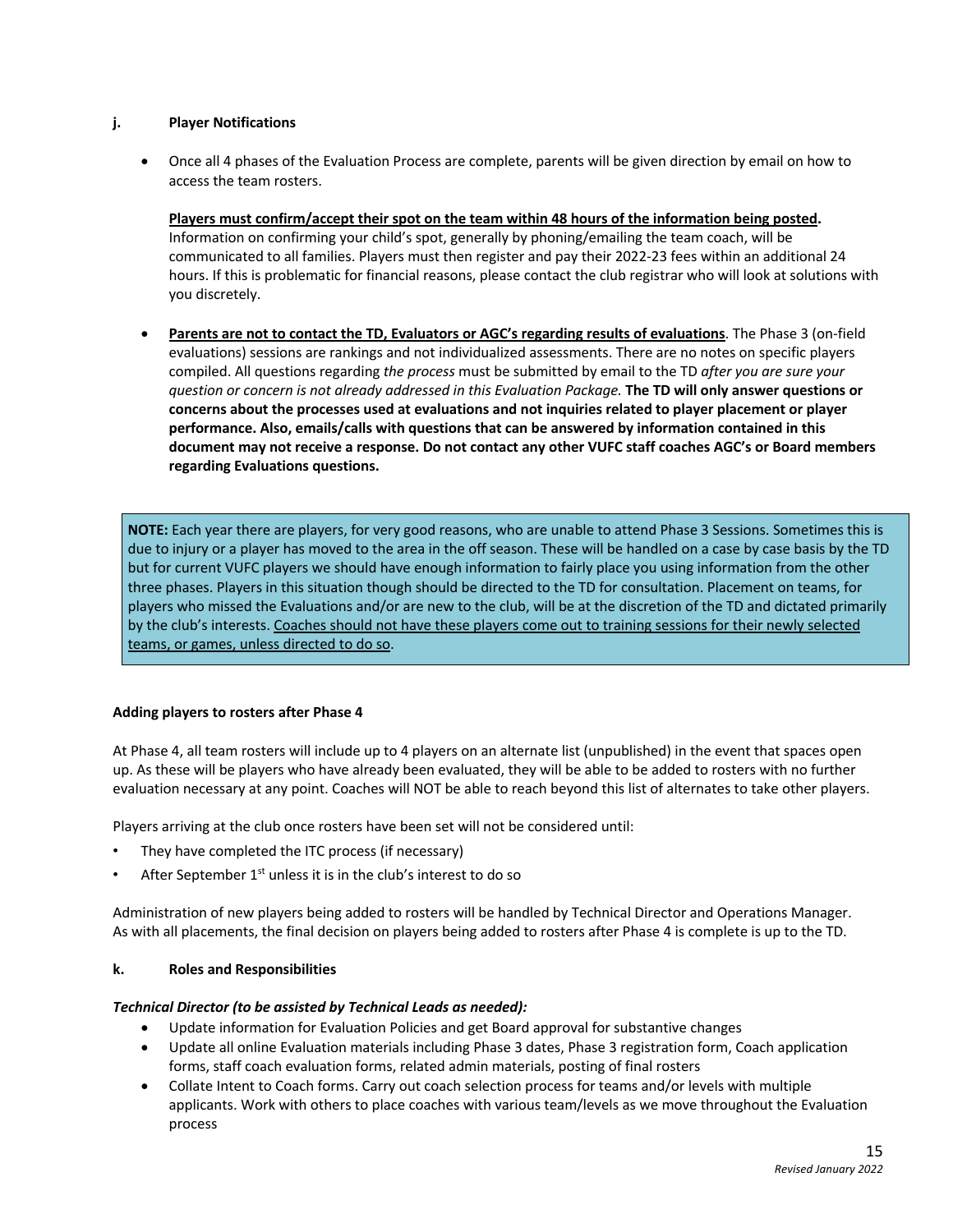- Collate Player Assessment Forms completed by team coaches for Phase 2 scores
- Assign staff coaches to evaluate players and teams throughout the season
- Run Evaluation Information Meetings for AGC's, coaches and parents
- Evaluation logistics (i.e. format, times, locations, equipment, evaluators, stations, etc.)
- Ensure master registration list is brought to each evaluation session
- Manage Phase 3 sessions to ensure they run efficiently. Primary concern beyond logistics is to finalize number of teams being selected for each age group/level, finalize coach selection where possible.
- Serve as an evaluator when feasible and/or necessary
- Finalize all coaches for the teams being selected.
- Collect any/all evaluator scores and observations and ensure they are compiled for use at Team Formation Meeting
- Lead Team Formation Meeting and endorse final team rosters
- Ensure finalized team rosters are posted to the club website in a timely, accurate manner

#### *VUFC Admin staff:*

- At Phase 3 (on-field assessments): Coordinate on-site registrations for players that didn't register online. Remind them they need to register after the session if they want to receive communication related to the evaluation session.
- At Phase 3 (on-field assessments): Ensure each player has a numbered bib and record that bib number on supplied sheet.
- Forward Evaluation Session information and reminders (at least one week prior) to age group coordinators so they can inform coaches and team officials with instructions to pass on the information to their players and parents.
- Remind parents to stay off the field during Phase 3 sessions.
- Collate Phase 3 scores after each session.

#### *Age Group Coordinators:*

- Attend Information Meetings.
- Liaise with other coaches to ensure every player has been placed on a team.
- Be aware of players new to the club (or soccer in general) and players who have chosen not to attend the Evaluations when forming Div 3 teams.
- A key goal is to ensure team viability and that all players in Vancouver have a team to play. This work may extend into the summer months.

#### *Evaluators:*

- Evaluate players according to standards provided.
- Ensure correct input of player bib numbers on Evaluation sheet.
- Hand in completed, legible signed evaluation sheets to TD or TL's at end of each evaluation session.
- Respect players' privacy by refraining from communicating any information or opinions relating to evaluation format and/or player performances to any parents or other bystanders.
- Do not coach players at Phase 3 sessions. Observe and record only.
- Use neutral language in all comments to players and parents regarding performance at sessions.

#### *Current season's coaches:*

- Complete online Player Assessment forms within the designated timelines.
- Complete Coach Application for next season if you plan to return as a coach
- Attend Evaluation Information Meeting.
- Notify players of evaluation dates/locations and relay evaluation policies information.
- Consult with players and/or their parents about the level they want to be evaluated for and provide guidance, as necessary, based on their knowledge of players' ability.
- Be prepared to help warm players up while TD and Independent Evaluators get session set up.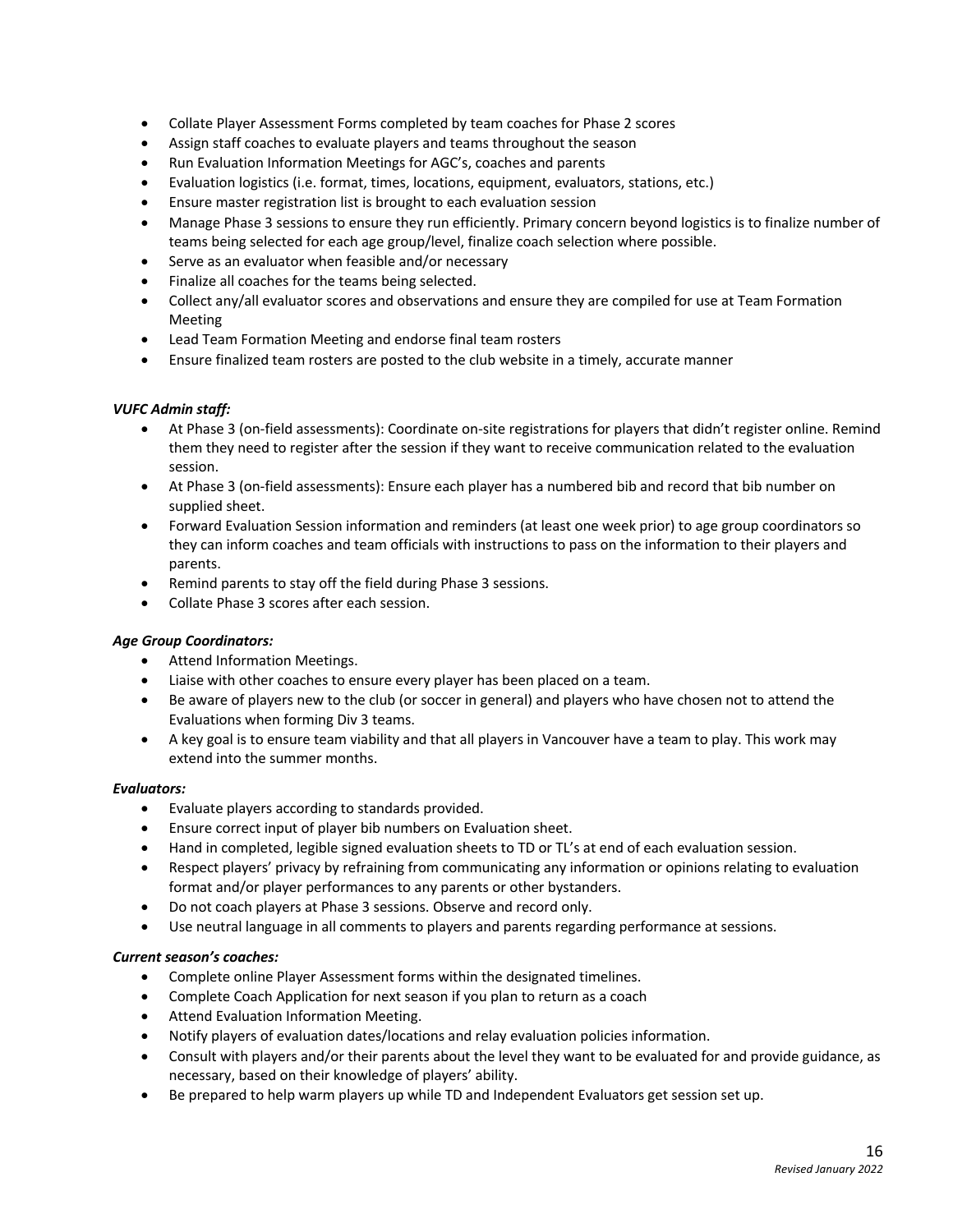- Help with logistics during evaluations including managing subs during small-sided games and helping players rotate through stations.
- Do not coach players at Phase 3 sessions. Observe and record only.
- Remain neutral in comments made to players during the session and support all players equally, not just the ones from your team.
- Those coaching next season should take notes on players; particularly ones you are not familiar with
- May be asked to contribute, in person or by phone, to Team Formation Meeting to provide additional insights.
- Familiarize yourself with Evaluations Policies, and be main point of contact to answer parent/player inquiries leading up to evaluations.

#### *Incoming Coaches (next season)\*:*

- Attend Evaluation Information Meeting.
- Attend all evaluation sessions for your team, assist with the evaluation process as required and ensure you see all players over the course of the evaluations.
- Bring list of desired players to Team Formation Meeting along with notes/opinions on other players. These will be compared with Evaluator observations and completed end of season Player Assessment Forms from last season's coaches in consultation with the TD.

• Accept confirmations from team members once roster is posted and advise the TD of player confirmations. \*If you also coached this current season, consider these as being in addition to the duties listed in "Current Season's Coach"

#### *Parents:*

- Familiarize yourself with all the information in this package and discuss it with your child. As a family, decide whether your child wants to participate in Phase 3 and, if so, for which level. Players who opt not to register for Phase 3 will be placed on a Div 3 team once they have registered for the following season. *For players/parents considering playing U11 or U12 Div 1, please familiarize yourself with the VanU Plus Program outlined in Section G when deciding which level to be evaluated for.*
- Consult with your child's team coach if you are unsure which level your child should be evaluated for.
- Based on that consultation and knowing what your child can realistically commit to, register your child for the appropriate evaluation well in advance.
- Remember that requesting a higher level Phase 3 session than you played this season is treated as a request that will be weighed against Phase 1 and 2 data. You will be notified if your request has been accepted and your child invited to the session they asked for.
- Ensure your child arrives on time and with the appropriate equipment (boots, shin pads, jacket, soccer clothing water, etc). It would also be a good idea to refresh your child's memory on how the Phase 3 Sessions are structured so they are not surprised or overwhelmed when they arrive.
- Respect the work of the volunteers and evaluators, and allow them to do their work without unnecessary intrusion. Parents will be asked to stay behind the fence of the field being used to allow evaluators and coaches to talk candidly and to keep the evaluation area as clear as possible for players and evaluation staff.
- Regularly check for updated Phase 3 information including dates, times, locations and results throughout the process. At the end of the last Phase 3 session, check online to see which team your child has been placed on. **Players are expected to confirm/accept their spot on the team within 48 hours of the information being posted.** Information about how to confirm your child's spot, generally by emailing the team coach, will be provided online at the time of posting.
- Do NOT contact the TD, Evaluators, age group coordinators or team coaches regarding results of Phase 3 sessions or final rosters. There are no written notes on specific players compiled at Phase 3. All questions regarding the process must be submitted by email to the TD *after you are sure your question or concern is not addressed already in this Evaluation Package.* **The TD will only answer questions or concerns about the processes used at evaluations and not inquiries related to player placement or player performance. Also, emails/calls with questions that can be answered by information contained in this document may not receive a response.**

#### *Players:*

• Arrive at the Phase 3 sessions ready to listen to instructions.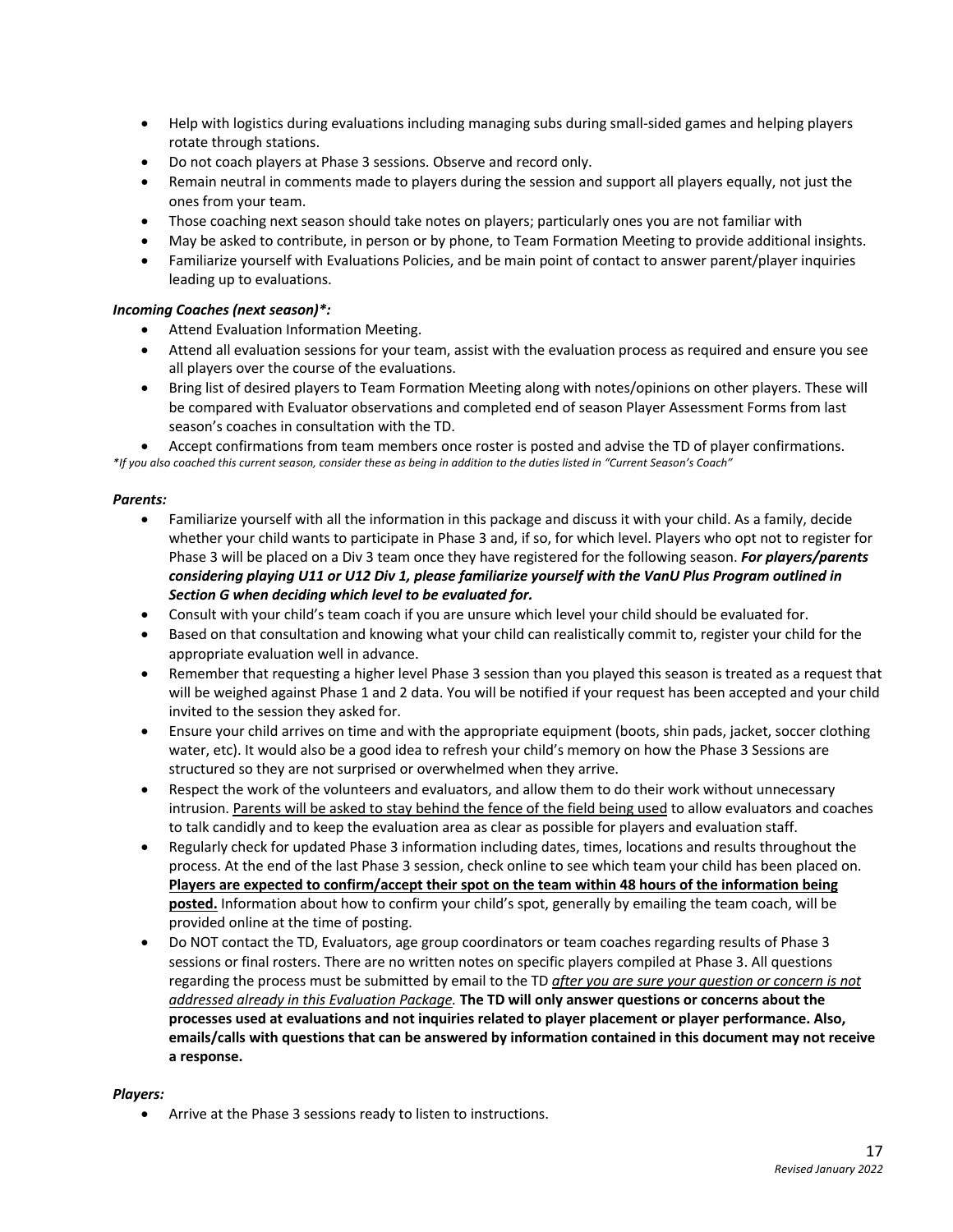- Players may be asked to play several different positions in small-sided games.
- Some players may play more than others at Phase 3. This is almost always intentional as we may need more time to get a score for some players
- Understand that the goal of the Evaluations is to find the ideal playing level for them so that they can enjoy the game and develop as much as possible.
- Remember that Phase 3 sessions are different from regular training sessions. They will not be 'coached'. The drills and/or small-sided games won't be stopped so coaching points can be made.
- Arrive at the sessions dressed to play soccer with the appropriate footwear for the surface (usually artificial turf).

# **2. U11-13 and VanU Plus Programs**

All players/parents who wish to be considered for a or VanU Plus team next season must familiarize themselves with the expectations and commitment required as outlined in this document. BCSPL is a separate program from VanU Plus.

- All U11 and U12 boys and girls Div 1 teams and U13 Div 1 teams will train three times per week
- Through the evaluation process VUFC will select players for this age/level that are highly committed to soccer and meet the technical/tactical requirements of elite players (i.e. approximately 10-20% of the top players in each age group).
- The objective of the U11-U12 VanU Plus program is to prepare players for BCSPL and Div 1.
- The objective of the U13 program is to provide an environment for players who want a developmental environment that is more demanding than a normal team environment. This may be so they can challenge for spots on BCSPL teams in the future or just a personal preference over other levels of play.

# **a. Spring/Summer Commitment, Schedule, Objectives**

# *March/April*

• VanU Plus teams formed; players asked to commit and register.

#### *April/May/June*

• U11-13 VanU Plus teams follow the approved program.

#### *July/August (optional for players/coaches)*

• At their individual discretion, U11/U12 Div 1 coaches conduct **optional** training sessions or exhibition games through summer.\*\*

\*\*Teams are encouraged to run these collectively as an age group to lighten coaching responsibility and to ensure viable training groups at each age/gender given that numbers will be lower during the summer. Players are not to be pressured to play. Their participation over the summer is entirely *voluntary*

#### **b. Regular Season Commitment (September to March), Schedule, Objectives\***

- One game per week on Saturdays (Boys) or Sundays (Girls) in accordance with the relevant league schedule,
- Training as per the description of the VanU Plus Program (varies by age group)
- There is no Academy option for U15 and U16 VanU Plus teams but opt-in programming of some kind on a user pay basis may be offered.
- Two practices per week where they will work with their teams and occasionally as a mixed group under the guidance of a VUFC senior staff coach. This will facilitate: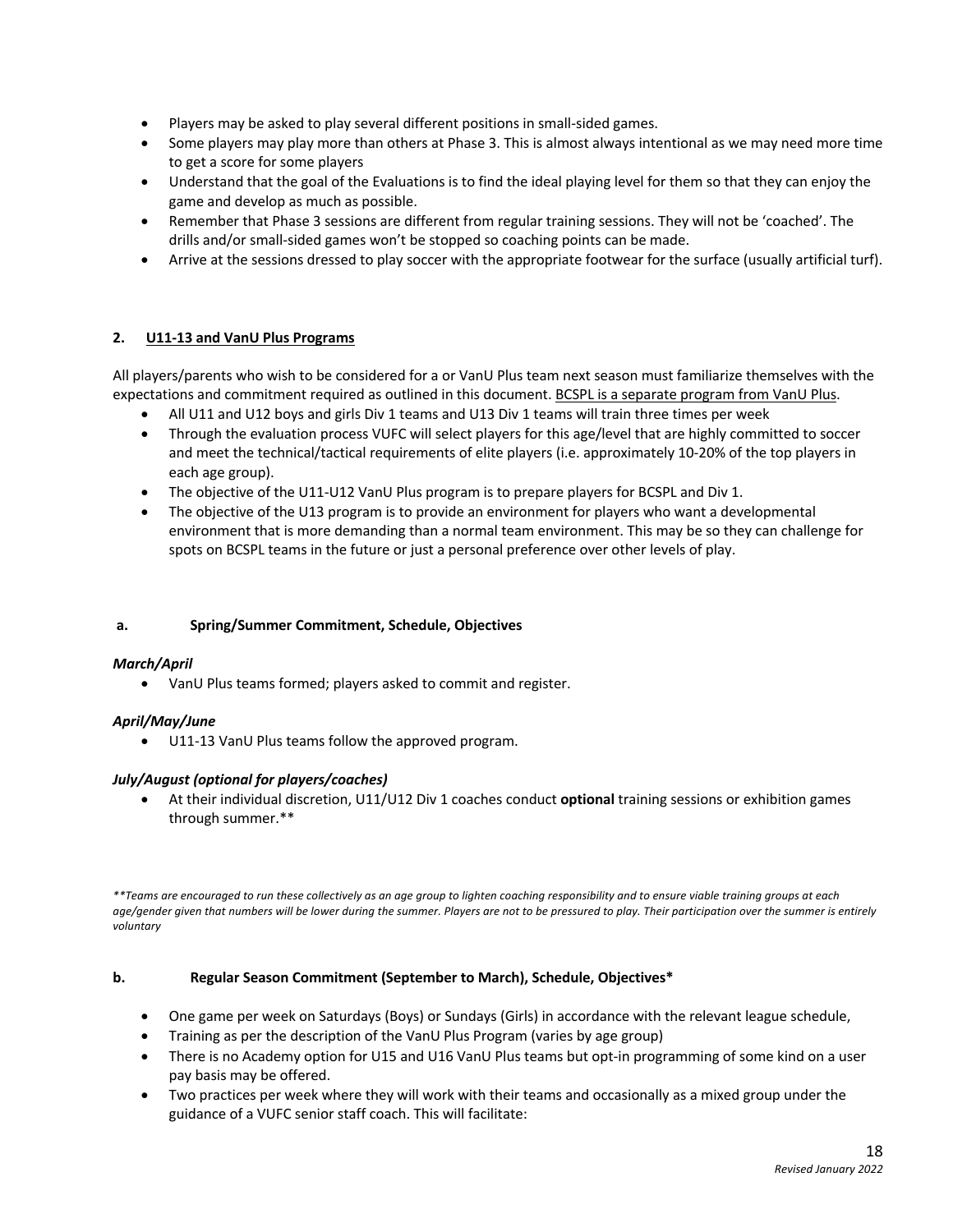- o VUFC coaches getting to know each other making it more feasible for them to work together in future years
- o VUFC coaches getting to know players on the other VUFC teams
- o Curriculum adherence at these age groups so all our players are getting coached in the same style of play and receiving age-appropriate tactical guidance
- o Ongoing coach development by working with a VUFC staff coach
- o Scouting for the elite level of play that begins at U13 (Whitecaps Academy/BCSPL) in a uniform and transparent manner guided by the VUFC Technical Staff. This is done more efficiently when we can have all of our best players in one location.

#### **c. Other Operational Details**

Potential coaches will be informed that to be considered as a coach for these teams they need to be available on the nights chosen for the collective practices and they need to agree to coach in accordance with VUFC policies relating to code of conduct as well as within the U11-12 VanU Plus Program.

*\* Subject to minor, Board approved programming changes*

**NOTE:** Accompanying the registration form will be a revised commitment clause that makes it clear that attendance at the weekly training sessions is not optional and non medical absences will result in immediate reductions in playing time. The club expects a full commitment to our U11/U12 VanU Plus Program.

Those playing U11 Div 1, while still being expected to fully honor the commitment to soccer will be given the opportunity to try to accommodate both soccer and other commitments. If U11 players are found to have missed a meaningful numbers of soccer practices and/or games due to other commitments, it will play a critical role in determining their placement on U12 Div 1 teams.

This commitment starts with the spring component of the program.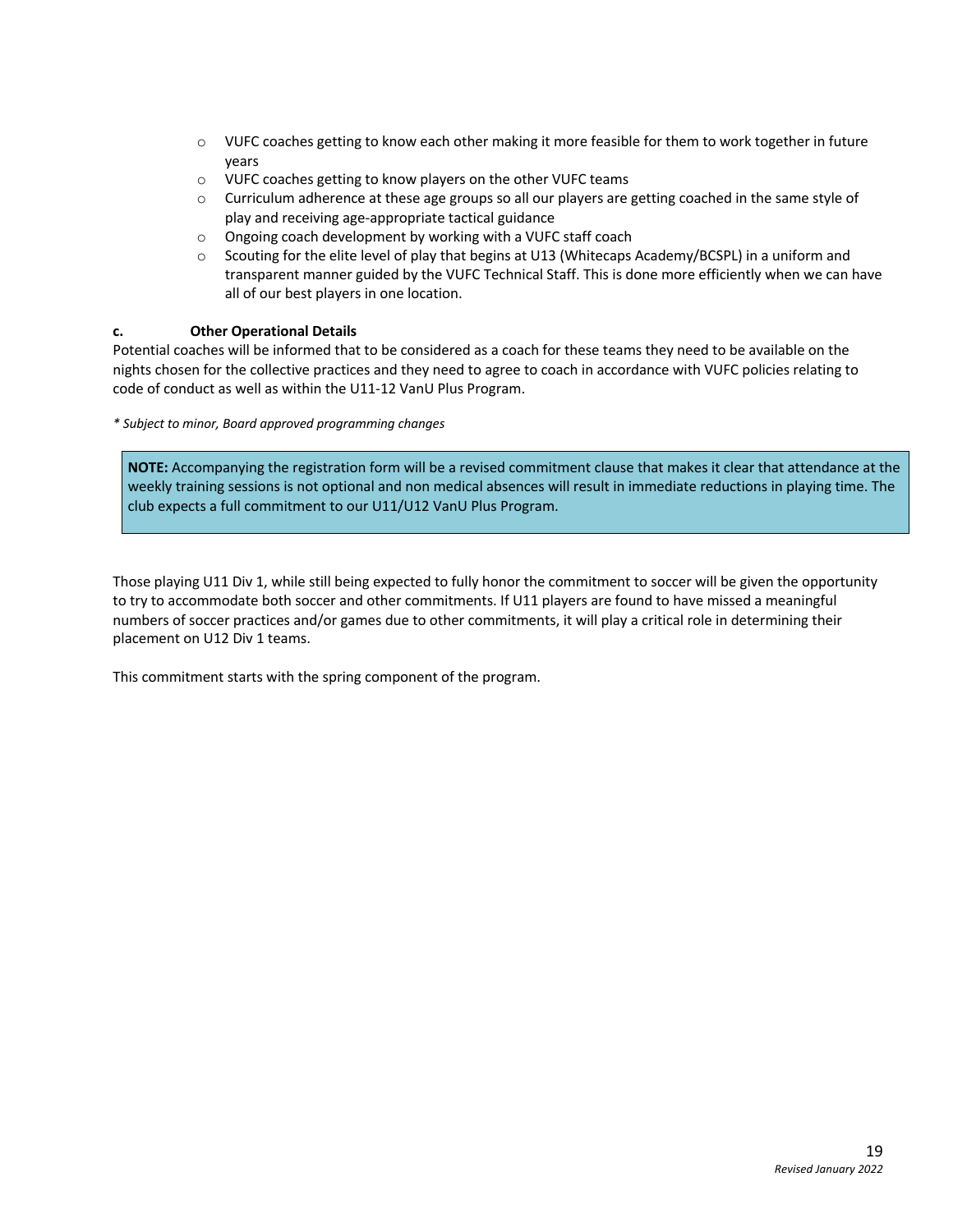#### **3. U15 and up Evaluation Process:**

The club expects that all team formations between U15 and U18 to be carried out co-operatively and in the spirit of ensuring as many players are accommodated on the teams being offered at each age group. Evaluations will be coach driven and club managed in a fair and equitable manner in accordance with the following:

- 1. VUFC will host a pre-evaluation meeting for each age group to discuss potential challenges and solutions, team viability for the following season, identification of players who could potentially play at a different level and to establish parameters for the evaluation process. The parameters identified during the meeting will be distributed, in writing, to all coaches in the respective age groups prior to the start of evaluations. At least one representative from each team is expected to attend the pre-evaluation meeting for their respective age group.
- 2. Independent evaluators will be used at all required U15 to U18 Phase 3 sessions. The TD, one of the TL's and/or a senior VUFC staff coach are available to assist to the degree that is necessary as determined at the pre-evaluation age group meeting or as required at any point in the evaluation process.
- 3. U15 to U18 Evaluations for Div 1 teams will have a charge. This fee will be set after Feb 5 pursuant to information provided by the Provincial Health Office around what we can do on field. All players, regardless of division, must register online though so that players can receive info related to their Evaluations and roster selection for the team they are being evaluated for.
- 4. The club will set the dates for all Phase 3 sessions required by U15-U18 teams.

Team rosters must be reviewed and approved by the TD prior to notice being sent to players even if a team has not run Phase 3 Evaluation sessions. All coaches in the respective age groups will have the opportunity to review rosters prior to them being published. In the event that coaches in an age group cannot agree on the number of teams to be formed and/or the levels those teams should play at, the final decision will be left with the TD.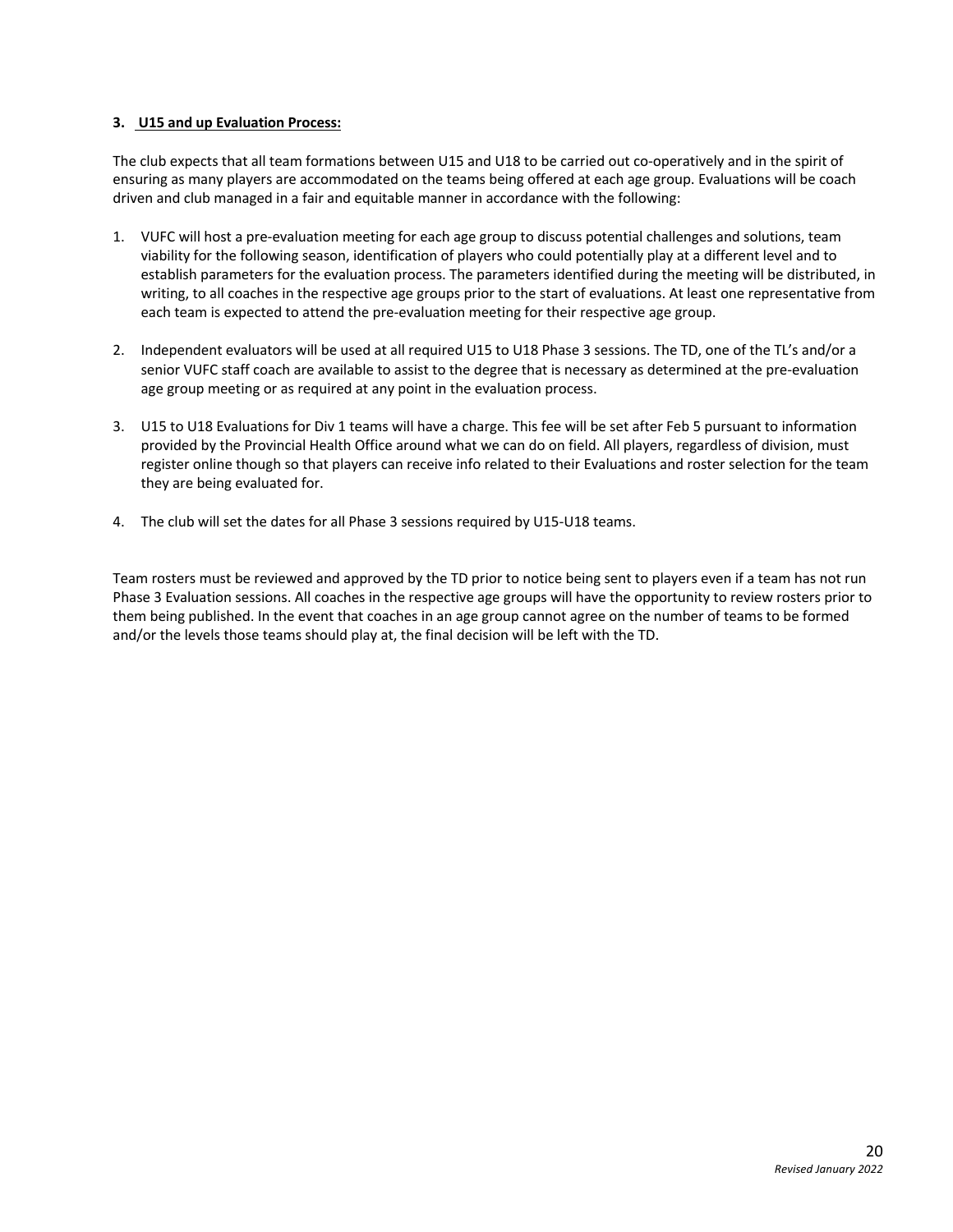# **4. Playing Up Policy**

#### **Divisional Playing Up Policy**

A player wishing to play up must try out for the highest level team in the older age group, and be in the top 1/3 of the skill/playing level for that team.

• A request to play up must be made **in writing, by email to that age group coordinator, at least two weeks prior to the published Evaluation dates for the age group the player wishes to join**. The request will be evaluated by a committee that could consist of some or all of the following people: the affected age group coordinators, the Divisional Coordinator and the TD.

No underage player can register for a team until approval is given by the TD. This will be strictly adhered to. Please note the following exceptions and factors that the committee may consider in reaching a decision:

- Where a player who is playing in a non-tiered (ie. First Kicks) environment is seeking to play up a year that is tiered, refer to the First Kicks Playing Up Policy (below), the playing up policy will be less restrictive.
- There are no teams available for the player in his/her age level.
- A team in the older age group requires additional players to be viable and there are not enough players in that age group.
- The player's social maturity, motivation, commitment, physical maturity and abilities must be equivalent to the other players on the team to which he/she is seeking placement.
- The parents must be fully informed of the player's options and the pros and cons of each option.
- The evaluation committee may consult with the age group coordinator and the coaches for the player's own age category.

**NOTE:** Coaches should not recruit underage players. Underage players should not be invited to annual evaluations. However, if under-age players wish to attend evaluation sessions, we will not deny access if they have followed the criteria described above.

#### **First Kicks Playing Up Policy**

Vancouver United FC strongly encourages all its players to play in their natural age group. Any First Kicks players wishing to play up an age group must submit a request by email to be evaluated by the TD or TL'S by February 8.

All requests must be preceded by a discussion with the player's current coach and that coach must agree that the request is worth pursuing.

Factors that will be considered in granting or denying a request:

- Will the player requesting the move have his/her development stunted if he/she plays in his/her natural age group?
- Does the player requesting the move have the ability to physically compete with the players in the older age group?
- Will there be negative ramifications on the team/age group that the player is leaving or that the player is requesting to join?
- All requests to play up a year for the 2022-23 season need to be completed by **February 8**.
- Staff coaches can suggest that the TD consider a player be moved up mid-season. These are the only mid-season requests will not be considered.

For any player who is playing in an un-tiered environment (i.e. U10 and younger) and is seeking to play up at U11, the playing up policy will be less restrictive but players must still apply in writing (to the TD) by February 8. In this circumstance, the underage player must be in the top 10% of all players in their natural age group as defined by the player's coach and the TD. If this requirement is met then the player will be permitted to register for evaluations for the older age group but the player must be ranked high enough to qualify for one of the U11 teams based on their Phase 3 evaluation scores relative to the other, older players and based on the Divisional Playing Up Policy (see above).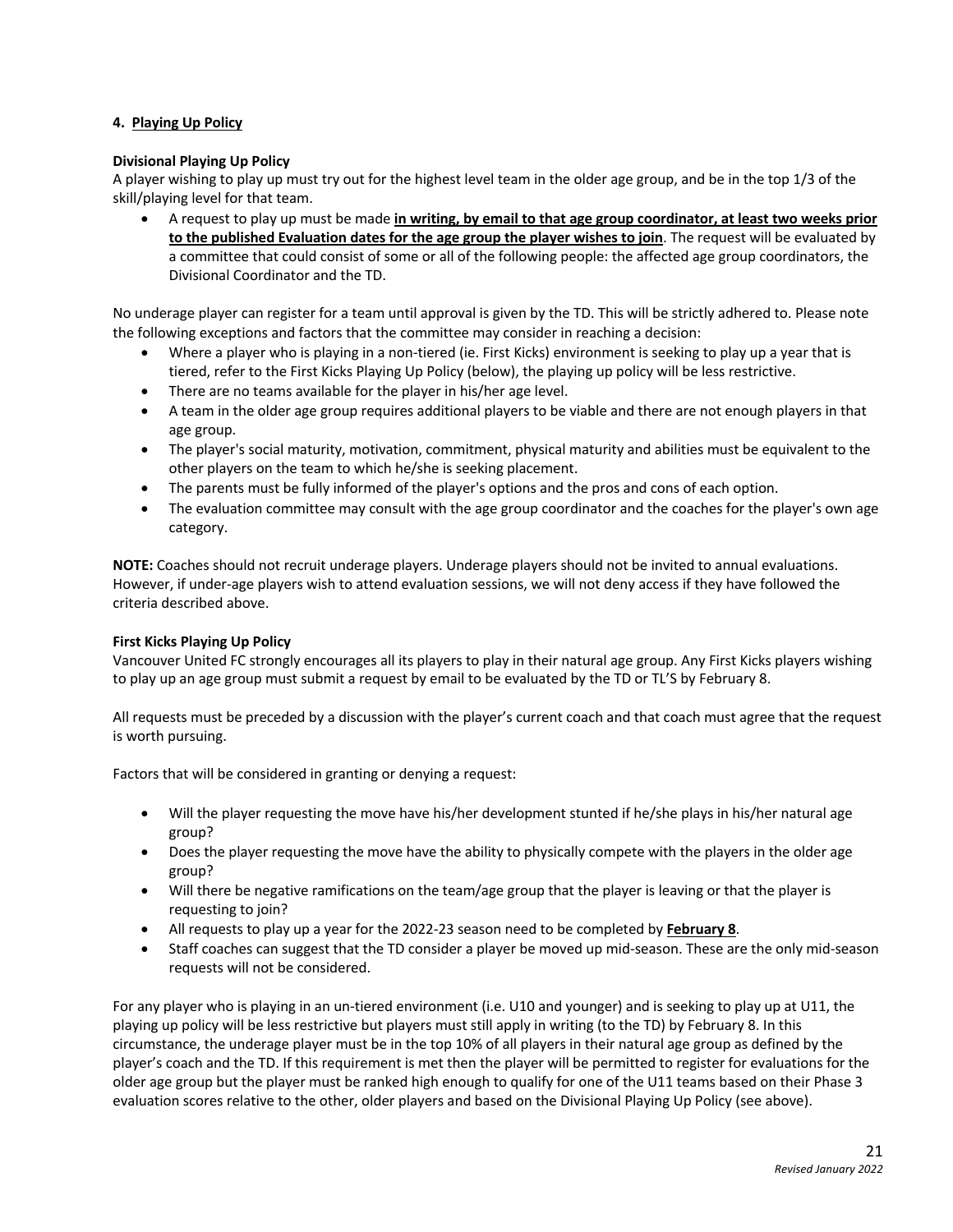## **Playing Down Policy**

BC Soccer requires, primarily as an issue related to the insurance policy that covers all players, for any player who wants to request to play at a younger age group (eg. a 2007 born player requesting to play with 2008 born players) to follow a specific process. This is the process:

- 1. Player must obtain a letter from their physician outlining a rationale for playing with younger players. This is generally based on physical or mental developmental issues that make it difficult for them to play with players their own age
- 2. The letter from the physician and a letter from the family with the formal request to play down must be submitted to their club's Technical Director
- 3. The TD must then do an assessment of the player. If the assessment confirms that the player, in their opinion, is not a physical risk to younger players, the TD writes a letter endorsing the request to play down an age group.
- 4. The three letters (physician, parents, TD) are sent to the District (VYSA) for approval. If they approve it is then sent to BC Soccer for approval.
- 5. If VYSA and BC Soccer approve the request the player can be added to a roster for an age group one year younger. In general, only request to play down at the lowest level of play are accepted.